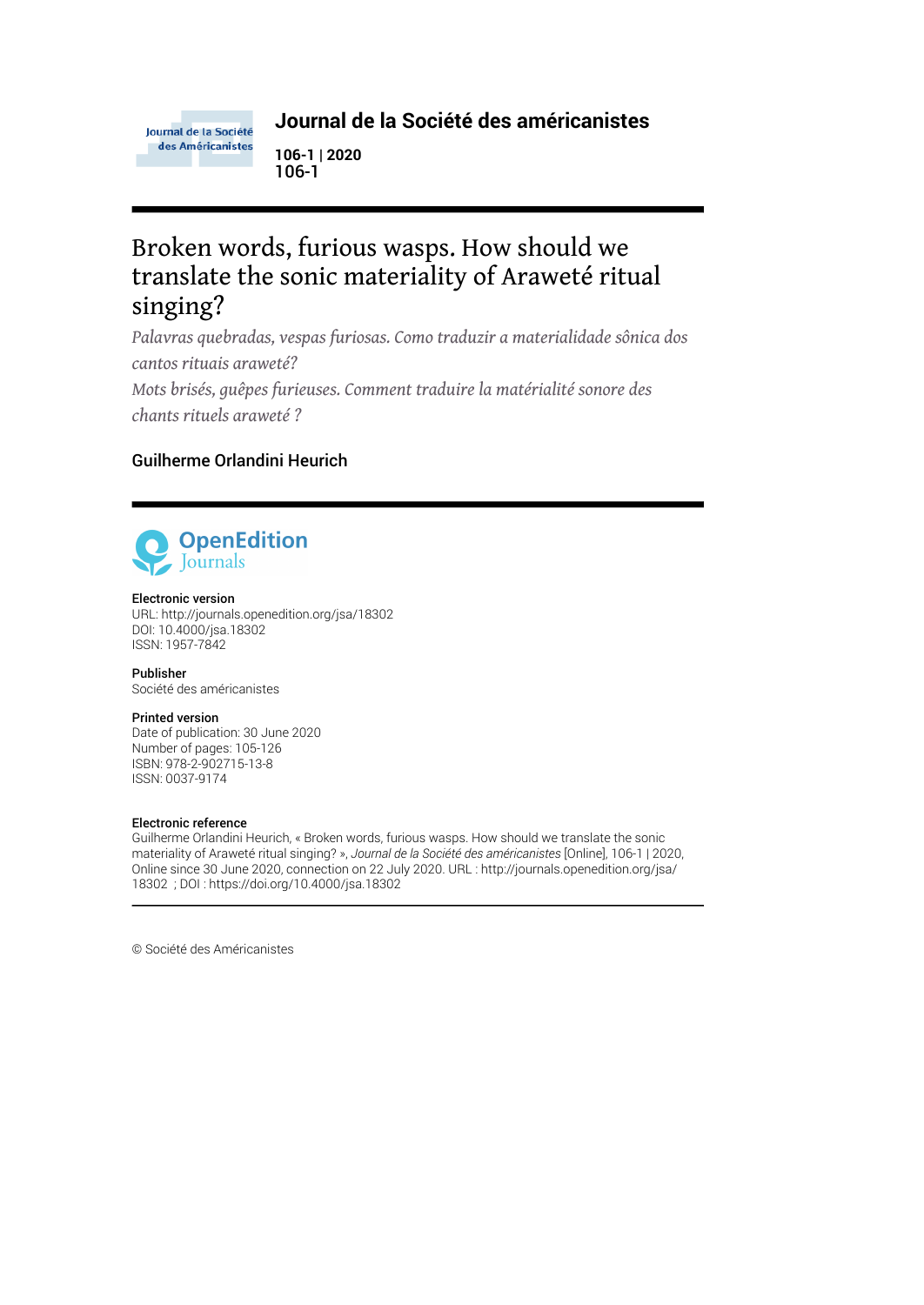# **Broken words, furious wasps. How should we translate the sonic materiality of Araweté ritual singing?**

Guilherme Orlandini HEURICH<sup>\*</sup>

In Araweté ritual singing, the performance of *oporahẽ* songs is an exercise in downplaying referential meaning without the actual removal of the sounds of the language. These songs are performed in a way that effectively break words into syllables, which are recombined to form unusual and "meaningless" words. Phrased differently, a good amount of these songs' "meaning" is not in the things to which they are referring. By looking at the effect of this displacement of syllables in the performance and in the written rendering of the Araweté's *oporahẽ* songs, this paper addresses the role of translation in anthropological practice when referential meaning is not easy to access. Following recent approaches in linguistic anthropology, the paper argues that an attention to the materiality of sound and voice in Araweté ritual singing provides a framework for understanding the performance and translation of songs in indigenous Amazonia. [Key words: voice, materiality, ritual singing, linguistic anthropology, Araweté, Amazonia, Brazil.]

*Palavras quebradas, vespas furiosas. Como traduzir a materialidade sônica dos cantos rituais araweté ?* No canto ritual Araweté, a execução dos cantos *oporahẽ* oculta o significado referencial das palavras mas não remove os sons da língua. Os cantos são executadas de uma maneira que divide as palavras em sílabas, as quais são recombinadas para formar palavras incomuns e "sem sentido". Em outras palavras, uma boa parte do "significado" dessas músicas não está focado no significado referencial. Ao olhar para o efeito deste deslocamento de sílabas na performance e na escrita dos cantos *oporahẽ* dos Araweté, este artigo aborda o papel da tradução na prática antropológica quando o significado referencial não é fácil de acessar. Seguindo abordagens recentes em antropologia lingüística, o artigo argumenta que uma atenção à materialidade do som e da voz no canto ritual Araweté fornece uma estrutura para a compreensão da performance e tradução de cantos na Amazônia indígena. [Palavras chave : voz, materialidade, canto ritual, antropologia linguística, Araweté, Amazônia, Brasil.]

*Mots brisés, guêpes furieuses. Comment traduire la matérialité sonore des chants rituels araweté ?* Dans le répertoire des chants rituels araweté, l'interprétation des

\* Department of Anthropology, University College London, London, United Kingdom [g.heurich@ucl.ac.uk].

*Journal de la Société des américanistes*, 2020, 106-1, p. 105-126. © Société des américanistes.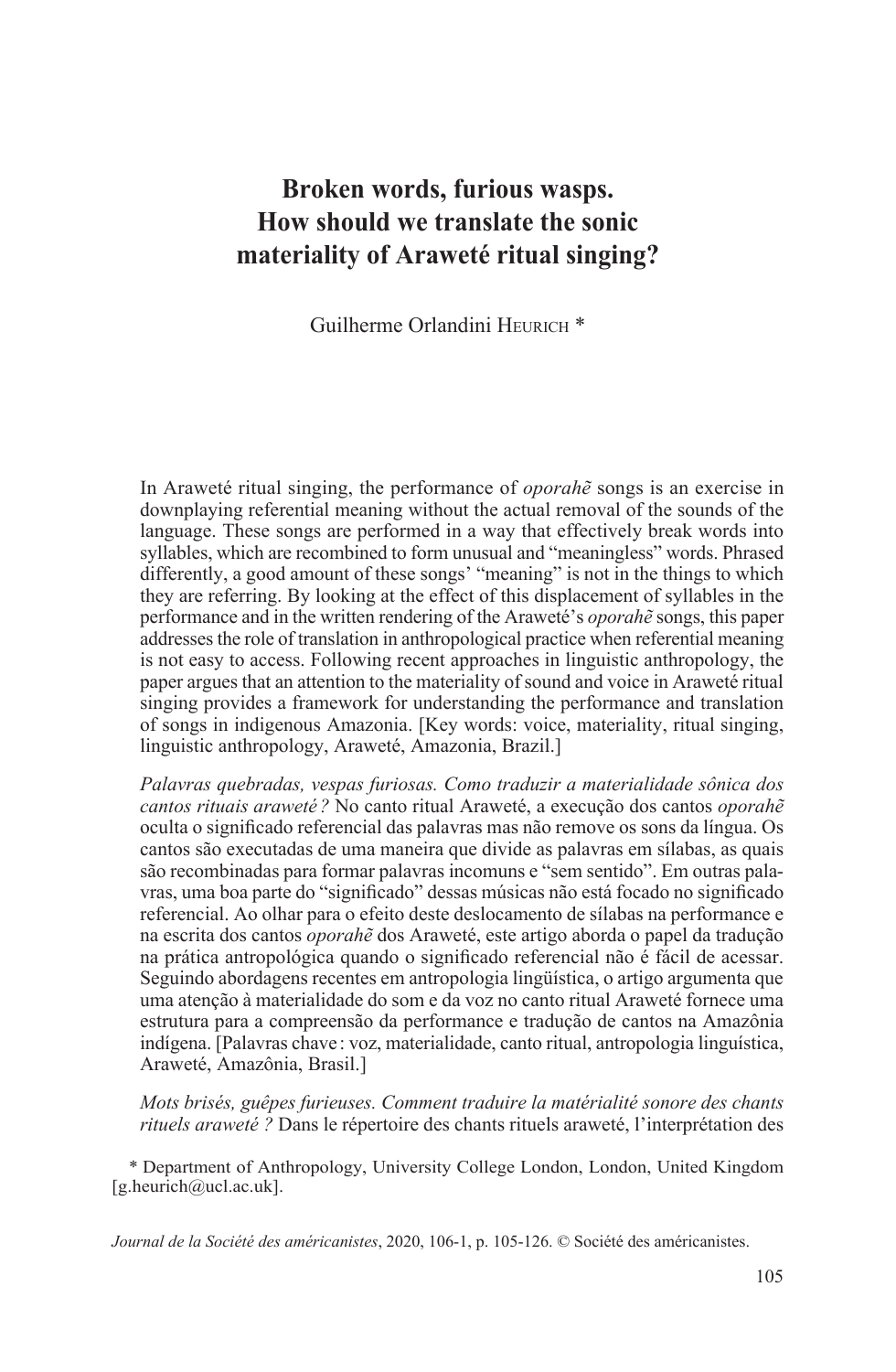chants *oporahẽ* est un exercice de minimisation de la signification référentielle sans suppression réelle des sons de la langue. Ces chants sont interprétés de manière à diviser les mots en syllabes, lesquelles sont recombinées pour former des mots inhabituels et « sans signification ». En d'autres termes, une bonne partie du « sens » de ces chants ne se trouve pas dans ce à quoi ils font référence – la signification référentielle n'est pas leur centre d'intérêt. En examinant les effets de ce déplacement de syllabes dans l'interprétation et dans la transcription des chants araweté, cet article aborde le rôle de la traduction dans la pratique anthropologique lorsque le sens référentiel est difficile d'accès. Suivant des approches récentes en anthropologie linguistique, l'article montre que l'attention portée à la matérialité du son et de la voix dans les chants rituels araweté fournit un cadre pour comprendre la performance et la traduction des chants en Amazonie. [Mots-clés : voix, matérialité, chant rituel, anthropologie linguistique, Araweté, Amazonie, Brésil.]

In the Araweté village where I conducted fieldwork, music was a constant presence. Shamans sang in almost daily ritual context, men sang war songs collectively at parties, but people also constantly listened to recordings of these songs and repeated their melodies while doing all sorts of chores. My interlocutors talked about these songs at night after the evening meal, sometimes instigated by my questions, but often without my encouragement. As well as these moments, however, my research into Araweté singing practices included time dedicated to listening, transcribing, and translating songs. In this regard, Irarũno Araweté was the person with whom I collaborated the most, doing everything from translating lullabies, listening to shamanistic songs, and transcribing the most challenging ones called *oporahẽ*.

The Araweté are 500 maize cultivators and hunters who live in Eastern Amazonia in seven villages in the Brazilian State of Pará. They have been in contact with Brazilian government representatives since the late 1970s and most of them currently speak Portuguese, even though they only communicate with each other in Araweté, a Tupi-Guarani language. I conducted 14 months of ethnographic fieldwork with the Araweté between 2011 and 2014, returning briefly in 2015 and 2017. At the start of the rainy season in 2013, Irarũno and I frequently got stuck in the process of deciphering the words in the recordings of Araweté's *oporahẽ* songs. Even though both of us had taken part in the performance of these songs just a few weeks earlier, it was difficult to distinguish one word from another. It certainly sounded like the Araweté language, but we simply could not tell what was being sung. The sung words sounded like random combinations of syllables taken from actually existing words, as if words in the language had been broken into parts, then recombined to form senseless new ones.

The problems we faced while listening to the recordings of the *oporahẽ* were different from the difficulties we had encountered while transcribing recordings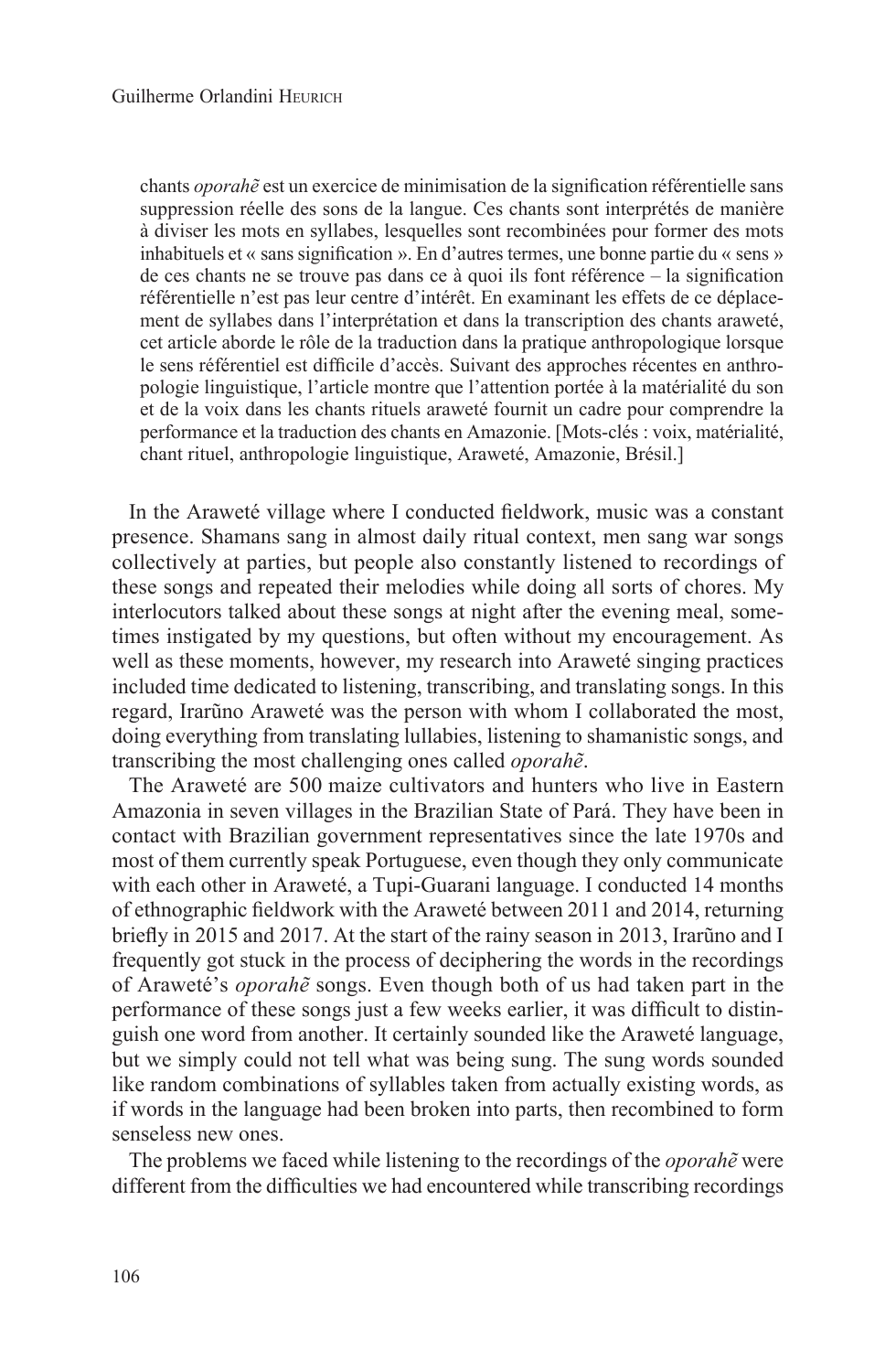of other musical genres of the Araweté. The problem was not speed since the *oporahẽ* are sung at a slow pace—and neither was it the length of the songs since the performance of the *oporahẽ* consists in the repetition of a few verses for several minutes only. The problem, as we later discovered, was that the morphemes each word consisted of seemed to have been shuffled around, disturbing the expected order.

One late afternoon at Irarũno's house, as we tried to decode a song, an older man called Aritãɨ'no walked in, stopped for a moment to listen, and then spelled out the song for us by singing the whole verse a few times. Aritã'ɨno then looked at both of us, smiled, and quickly left the house. "He puts it swiftly" *(huamuñe ku wĩ umarã)*, said Irarũno, suggesting that the man's experience in singing these songs was crucial to decode the words, to "put" songs into words so fast. However, if Irarũno and I were faced with "broken words" that initially sounded very difficult to transcribe, this obstacle later became a window of opportunity. While reworking these transcriptions away from the field, I suddenly realized that they allowed for an interesting experiment in translation. Unsure whether to use breathing patterns or a trochaic foot to distinguish each line of the song, I kept exploring different possibilities of the written form. Eventually, it became clear that, however the lines were parsed, there was something more important going on in these songs. I came to realize, finally, that a good amount of the songs' "meaning" was anywhere but in the things to which they were referring. In this regard, the performance of the songs seemed to be an exercise in downplaying referential meaning without the actual removal of the sounds of the language. They were phonological icons of the Araweté language.

The way the songs were performed—effectively breaking the words into smaller syllables, which were then recombined to form unusual and apparently meaningless words—could be transposed into written form. And thus, Irarũno's and my initial transcriptions could be transformed from a comprehensible rendition of words to a distinctive, yet almost unreadable, collection of syllables. By looking at the effect of the displacement of syllables in the performance and in the written rendering of the Araweté's *oporahẽ* songs, this paper addresses the role of translation in anthropological practice when referential meaning is not easy to access. Following recent approaches in linguistic anthropology, the paper argues that anthropology can benefit from looking at the material wrapping of words—the materiality of sound and voice—in Amazonian ritual singing.

#### **Anthropology, materiality, and translation**

Translation has increasingly been the object of attention in anthropology. Hanks and Severi (2014), for example, recently suggested that translation is at the heart of anthropology and that "ethnography, from a theoretical point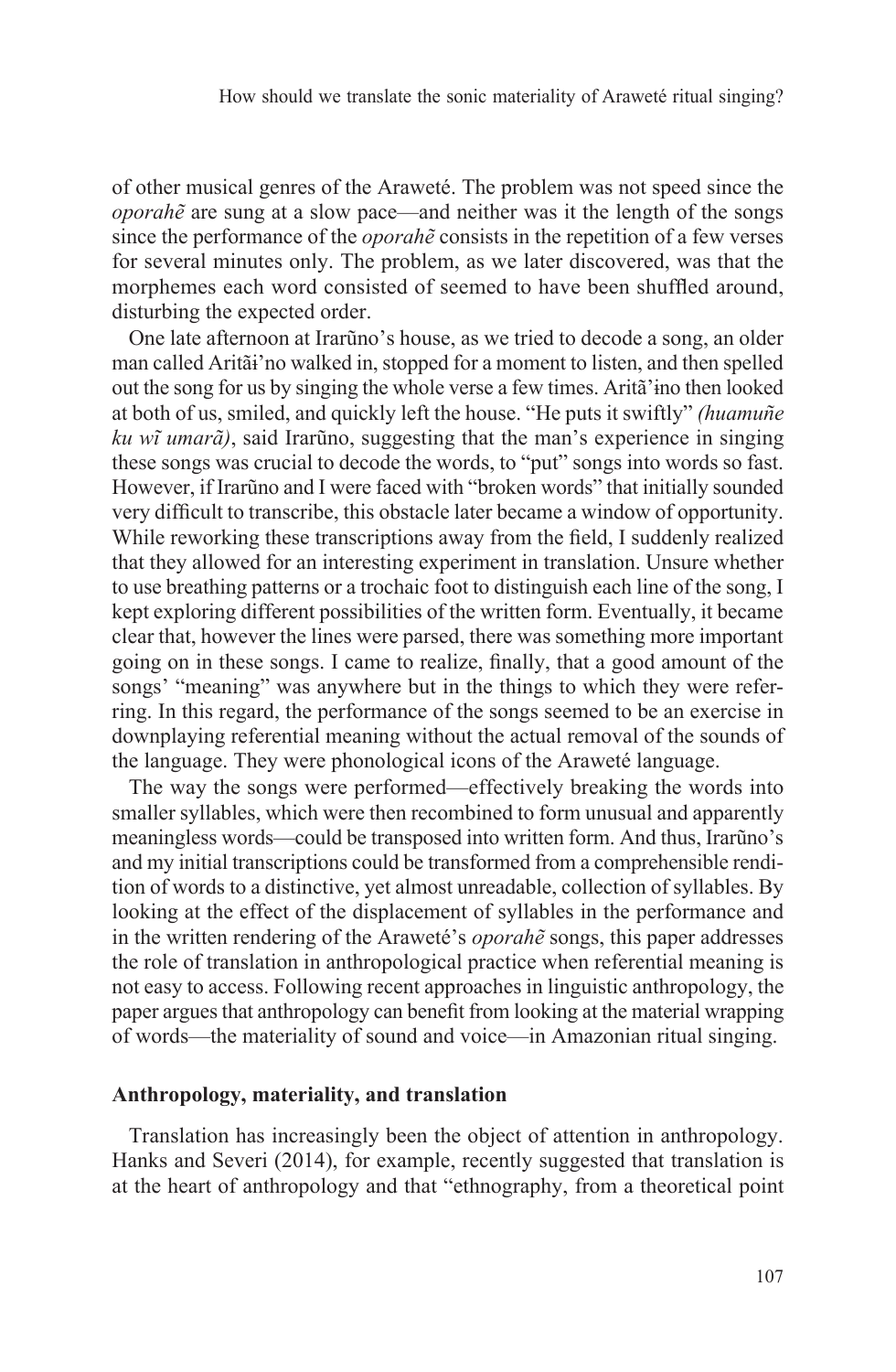of view, is unimaginable without translation" (ibid., p. 6). They argue that translation goes beyond the task of literal translations, for ethnography is about transforming descriptions and theories that belong to a specific place into the language of a scientific community. As such, it is a demanding and difficult enterprise, for "even the simplest lexical translation is multidimensional," and "when we move to pragmatically enriched utterances, the task becomes astronomically difficult" (ibid., p. 7).

Perhaps because translations are not simple "word-for-word matchings" (Gal 2015, p. 231), anthropologists reflecting on the subject have emphasized how they are, ultimately, imperfect (Herzfeld 2003). Rendering a narrative, speech, or song of a different language into one's own (or into another language) is nothing more than the systematic recommencement of repeated acts of failure (Ciardi 1961). In a recent analysis of Navajo poetry, for example, Webster (2016, p. 13) argues that "no two languages share the same sound and sense configuration" and that discussions about translation should include an acute attention to the "muscularity and physicality of language" (ibid., p. 14)—what Harkness (2014, p. 10) calls the "phonosonic nexus" of the human voice.<sup>1</sup> Since the phonetic wrapping of words is not shared by any two languages, "we must take seriously the phonetic clothing—the sounds—of languages and the imaginative work such clothing allows and inspires" (Webster 2016, p. 35). In other words, taking what people say seriously can thus include contemplating seriously how they sound.

In an attempt to account for rhymes in Cretan poetry, for instance, Herzfeld replicates the line-ending assonance of the original poems in his own translations of them:

*pigha ke proskinisa s' ena erimoklisi, k' idha ti Mana tou Khristou ya mena na dhakrizi*.

I went and found a lonely church and prayed on bended knee! and I beheld the Mother of God as she shed tears for me. (Adapted from Herzfeld 2003, p. 125: my emphasis)

The author recalls how he took this translation to a "well-known poet and translator of modern Greek literature," who told him that "these were doggerel, the Greek originals were not." Discouraged by this critique, he took his poems away and "never tried to inflict them on anyone else" (ibid., p. 126).

1. Harkness' idea of a "phonosonic nexus" is a conceptual attempt to "analyze systematically two important facts: that the voice concerns both sound and body, and that it links speech and song" (Harkness 2014, p. 12). Several anthropologists have recently taken up the voice as an analytical theme (Feld et al. 2005; Kunreuther 2014; Weidman 2006), perhaps attempting to overcome a distinction between language and music, as has long been suggested by linguistic anthropologists and ethnomusicologists (Seeger 1986; Faudree 2012).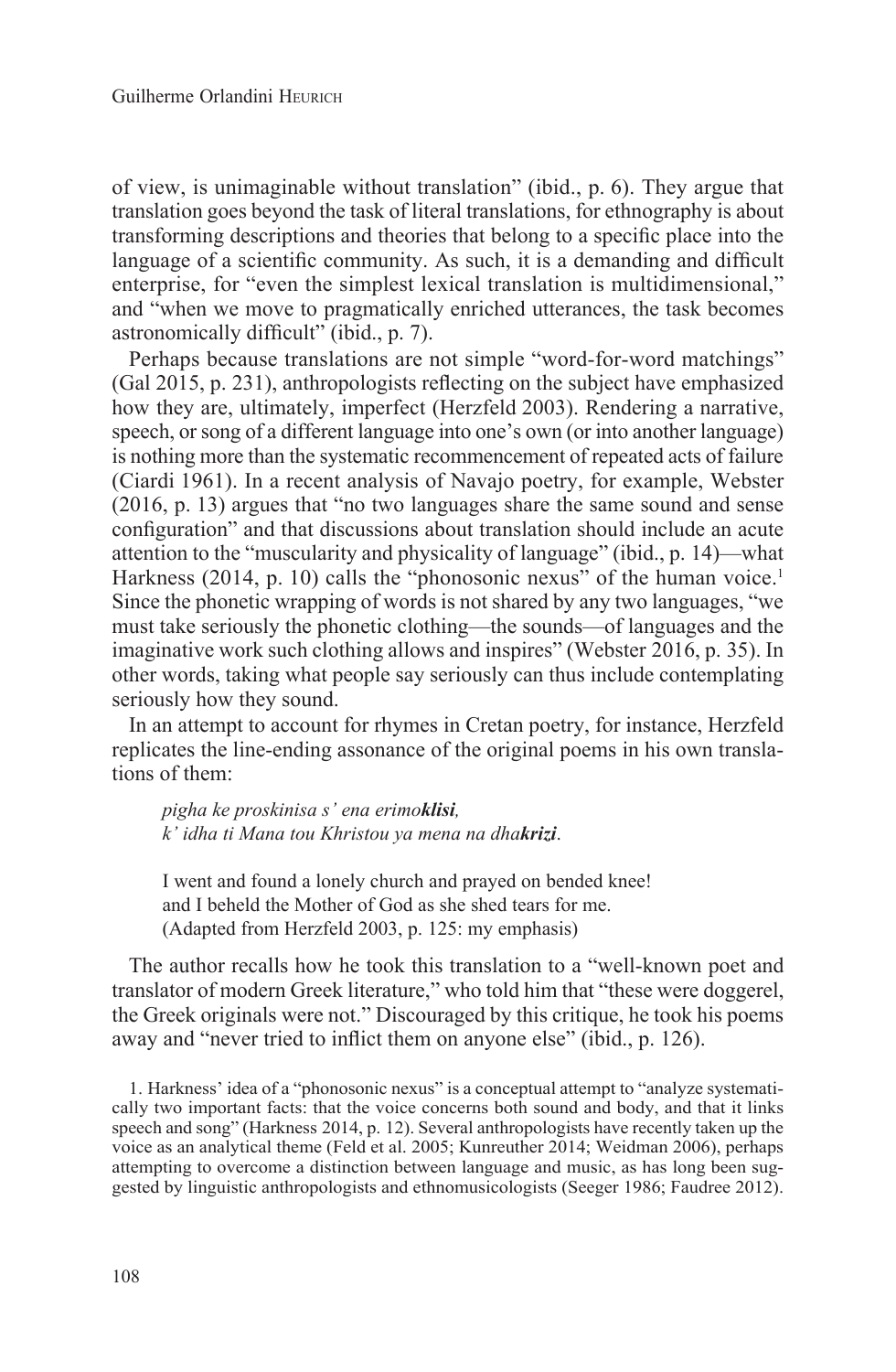As an attempt to relate between sounds of the spoken word and the written form, translations are provisional devices that foreground the sonic materiality of the human voice and, also, that highlight how these sounds parallel or index specific social relations. As such, an anthropological reflection on the translation of the spoken word is not only relevant to anthropologists working with poems, songs, and other forms of vocal art. It is also relevant to any experience in writing anthropology (Rapport and Nielsen 2017), where sound and sense can be jointly looked at. Since translations have historically underrepresented the sonic materialities of the spoken word (Meschonnic 1999, 2008a, 2008b), there is still a long way to go in order to understand how paying attention to sounds affects the provisional and relational qualities of translations, and, furthermore, how looking at the physicality of sound, the rhythm in translation, shows how specific theories of language—such as the Western focus on referentiality—have shaped the way in which we have translated so far.<sup>2</sup>

In translation studies, there are traditionally two ways of relating to a source text or language: either the original language is "domesticated" or the target language is "foreignized" (Venuti 1995). Briefly, domesticating is the idea that one should benefit the reader by changing the putative referential or literal meaning of the original to better fit with the language into which one is translating, whereas foreignizing tries to focus on the author by keeping as many features as possible of the original—even when this means sacrificing some qualities of the language we are translating into and thus eschewing any concern with the reader. Leavitt (2014) argues that the second approach, making it "foreign," sometimes results in translational "monstrosities"—which he thinks are positive. In his own work on the translation of Kumaoni poetry, the author addresses these questions when asking whether it is possible to maintain in the text "some of the qualities of a performance that has rhythmic, dynamic and melodic dimensions" (ibid., p. 210). For him, the choice of translation thus derives not only from the particular rhythmic aspect of these songs but also from the relations that are explicitly conveyed during ritual action.<sup>3</sup> In other words, the relational rhythm of the spoken word affects the written word, and the relations expressed during the performance are equated with the relations between words.

2. Listening to the sound of words does not need to be exclusive to the spoken word. It can be used to highlight the rhythm of a language, for example, when dealing with the translation of texts. See, for example, Meschonnic's (1999) discussion of different translations of the Bible, all of which imposed a Greek "order of the sign"—or "order of meaning"—onto the original Hebrew.

3. "The choice of transcription using clauses separated by commas rather than, say, imposing a standard sentence-structure, involves a preliminary analysis of the relations among the participants in the ritual: that the singer is singing to gods and ancient gurus, that the audience is there as privileged overhearers" (Leavitt 2014, p. 212).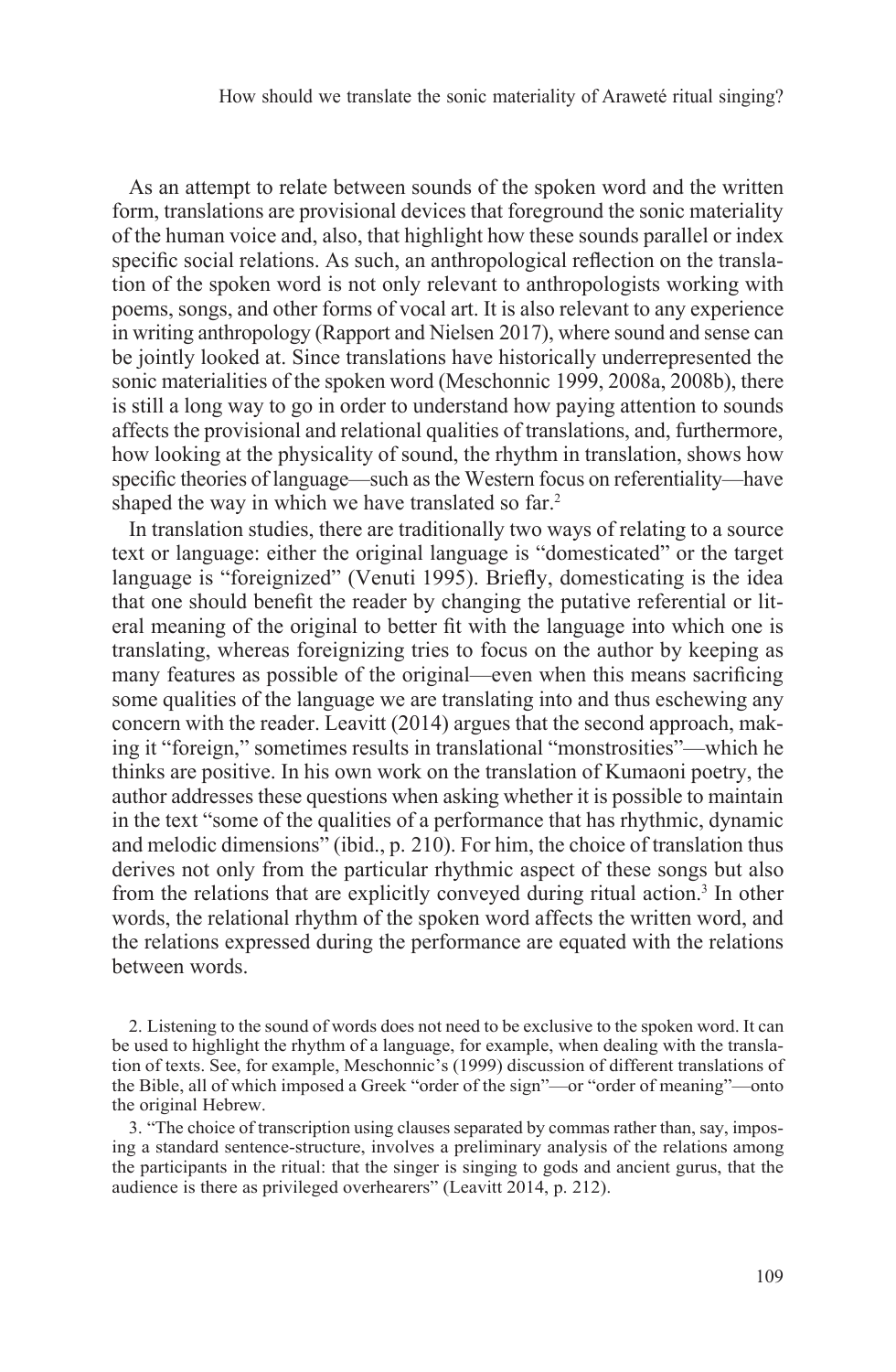The *oporahẽ* songs that Irarũno and I translated were performed in 2013, but learned by the Araweté a long time ago. These songs originated in a conflict that occurred 30 years before when the Parakanã, a contemporary neighbouring Amerindian group but then still un-contacted by Brazilian authorities, attacked the Araweté village in the upper Ipixuna river in 1983. Amongst the Araweté, *oporahẽ* songs originate in such skirmishes with non-Araweté peoples, where any victim from conflict—a killed or simply shot enemy—will teach songs to his killer; more specifically, songs that the victim's "soul" or "double" *(a'owe)* teaches to his killer.<sup>4</sup> These songs are descriptions of scenes that his victim's double saw and heard on his journey to the "end of the world" *(iwã neji pã)* and back. Each song is an impression or depiction of a scene, filled with intricate meanings concerning its actors and actions. The songs are, from time to time, performed in a ceremony fuelled by maize beer that lasts as long as the beer does—usually between 24 and 30 hours.<sup>5</sup>

#### **Setting the stage for the songs**

It was early evening, and my initial idea was to record the performance of the Araweté's *oporahẽ* from afar, sitting next to a house that encircled the patio. Irarũno sat with me while we drank large gourds of maize beer and soon suggested that I should go dance with the men as well, from where I could record the songs better.

Before the ceremony, everyone is scattered around the patio, lying on mats by small bonfires, perhaps being fed some beer, smoking, or just resting. The collective of singers is assembled just minutes before the actual performance takes place. The singers do not come as a group from a different part of the village and then enter the patio—they do not walk on the stage, so to speak. When the main singer, called *maraka'i*, stands up from his mat and walks towards the centre of the patio, all the men who want to sing follow him. Some will position themselves directly beside the main singer and interlock their arms with him, while others will either stand behind him (and interlock their arms with other men) or stand in front of him (and interlock their arms with other men). The final composition of

4. Similar songs can also be learned from a couple of animal species that are infrequently shot by the Araweté. Only the howler monkey and the jaguar are considered to teach songs, for they are thought to be "like us" *(bɨde herĩ)*, and are thus treated as "enemies" *(awĩ)*. From them the Araweté learn songs, which are then performed as an *oporahẽ*, with the same effects of "broken words," although without beer drinking. In this regard, howler monkeys and jaguars are treated as victims of warfare in a similar way to when a non-Araweté person is killed.

5. Several authors have described drinking parties among Amerindian groups in Lowland South America, including early chronicles and reports from 16th- and 17th-century missionaries (Léry 1580; Montoya 1639; Staden 1974 [1557], to name a few), and also recent ethnographic descriptions (Lima 2005; Sztutman 2007; Vilaça 1992; Viveiros de Castro 1992).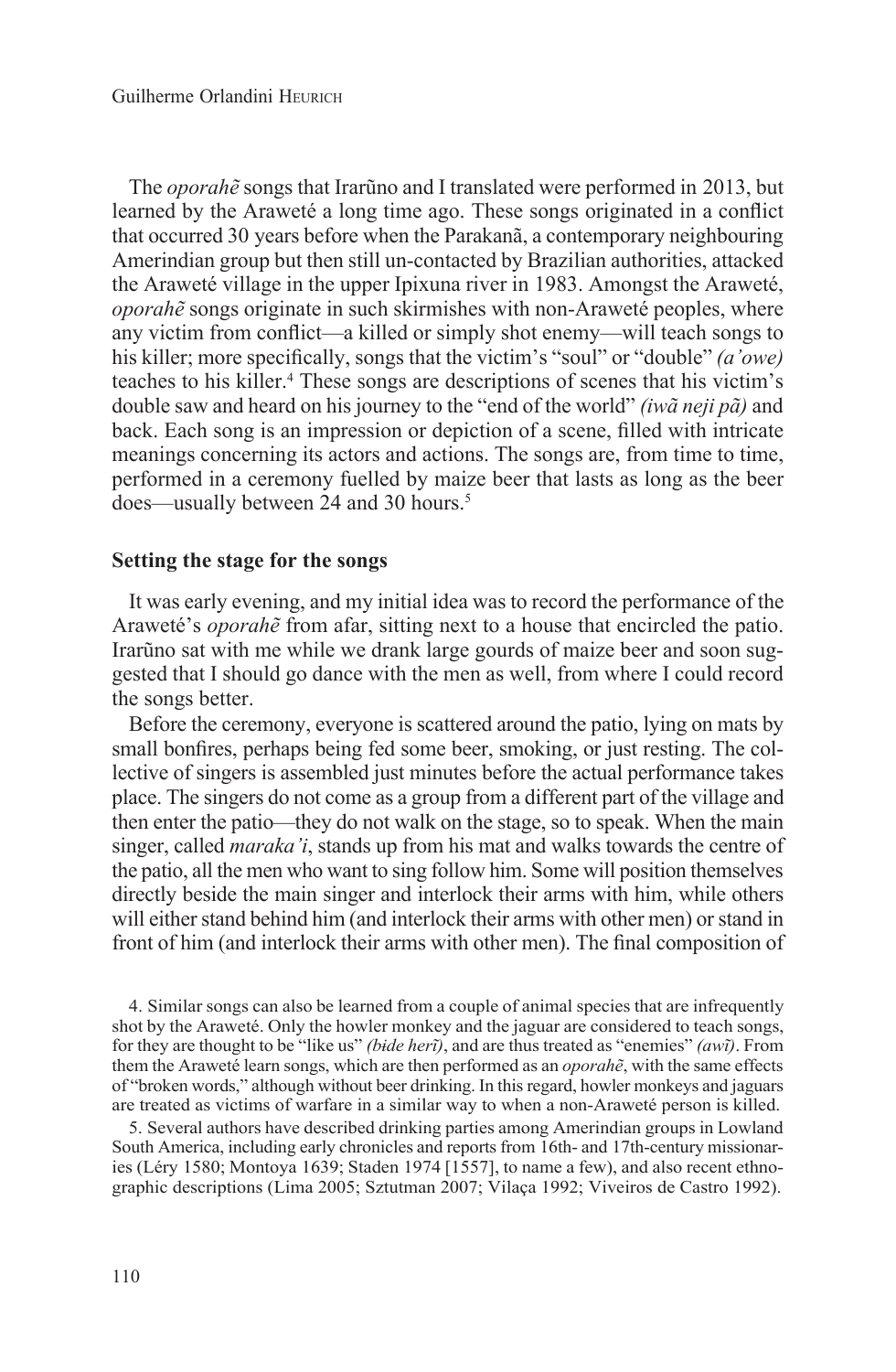the collective is a compact formation of rows of three to four men each, and the central row is the one occupied by the main singer. The collective is nameless, there is no word for it, but one should imagine a military column in which men are very close to each other. Being warfare songs, as these are, the image seems appropriate. The men all face forward, their arms interlocked with their neighbours on their side, and each holds a bow or an arrow (or both) in one or both hands.



Fig. 1 – *Oporahẽ* at Paratatsɨ village (photo Camila Caux, September 2013).

There are, in fact, two main positions in the collective of singers—the "singer" *(maraka'i)* and the "prompter" *(memo'o hã)*—occupied, respectively, by Moiwerã and Heweyero on this occasion, both of them quite senior Araweté men, around 70 years old. *Maraka'i* refers to the small gourd rattle *(maraka)* that the singer carries and plays during the ceremony, while *memo'o hã* is a nominalized form of the verb *memo'o*, meaning to "tell" or "teach." I have chosen to translate it as "prompter" to evoke the *memo'o hã*'s way of singing during the ceremony. He sings the lines of the song a micro-second before the singer, thus prompting the singer to do the same.

Singer and prompter are the only two roles that are established before the actual party takes place, and the only requirement for these roles is that the "prompter" must be someone who knows the songs, ideally someone who has killed an enemy before and therefore learned the songs directly from his victim.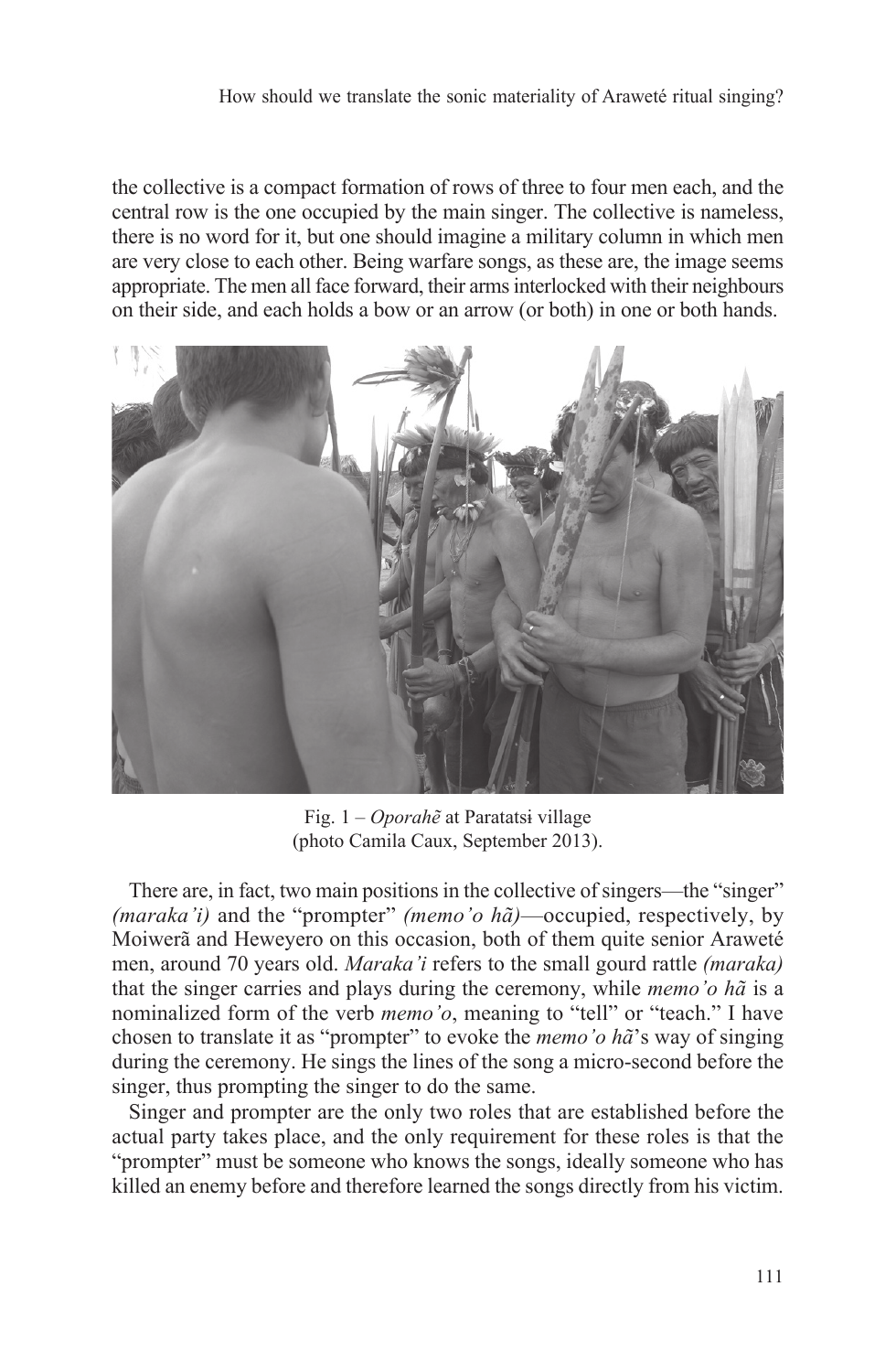However, since these songs can be given to someone else, the "prompter" can be someone who acquired these songs during his lifetime without ever participating in any skirmishes. Since the roles of singer and prompter are the only two roles decided before the party, and because these men are the leading figures in this event, they are the first ones to approach the courtyard and it is around them that everyone else will find a position. These positions are not previously arranged and are decided in a playful and on-the-spot manner.

Most men will voluntarily join the collective of singers, but some might have to be exhorted to participate into participating. When the men were positioning themselves during the *oporahẽ* of 2013 to start singing, an Araweté mother urged her son to be a part of the ceremony. She encouraged her son to come and position himself as the "singer's opposer" *(maraka'i penowã ñã)* and several other men used variations of this expression to support her call.

*Example 1*

| Woman |                                                   |                    |                  |    |
|-------|---------------------------------------------------|--------------------|------------------|----|
|       | (1) howapi jiwãne                                 |                    |                  |    |
|       | h-owapi jiwã-ne                                   |                    |                  |    |
|       | $3$ -to.close $arm$ -REL <sup>6</sup>             |                    |                  |    |
|       | close (the row) with your arm                     |                    |                  |    |
| Man 1 |                                                   |                    |                  |    |
|       | $(2)$ peja                                        | howañã             | ti               |    |
|       | pe-ja                                             | h-owa-ñã ti        |                  |    |
|       | 2IMP-to.come 3-face-owner LOC                     |                    |                  |    |
|       | come, to face your opposer                        |                    |                  |    |
| Woman |                                                   |                    |                  |    |
|       | $(3)$ peja                                        | howañã nerowãpi    |                  | mu |
|       | $pe$ -ja                                          | h-owa-ñã ne-rowãpi |                  | mu |
|       | 2IMP-to.come 3-face-owner R-to.close TRANS        |                    |                  |    |
|       | come, to become who closes and faces your opposer |                    |                  |    |
| Man 2 |                                                   |                    |                  |    |
|       | $(4)$ peja                                        | maraka'i rowãñã    |                  | ti |
|       | pe-ja                                             | maraka'i rowã-ñã   |                  | ti |
|       | 2IMP-to.come singer                               |                    | R-face-owner LOC |    |
|       | come, to face the singer                          |                    |                  |    |

6. Linguistic conventions used here follow Solano's (2009) grammatical description of the Araweté language, and are as follows: REL, relative case; IMP, imperative; LOC, locative; TRANS, transformative; FOC, focus; R-, relational particle; CC, comitative. All the letters should be pronounced like in Brazilian Portuguese (BP), except the ɨ, which is a closed central unrounded vowel that should be pronounced as a BP "u" with the mouth shaped like a BP "i."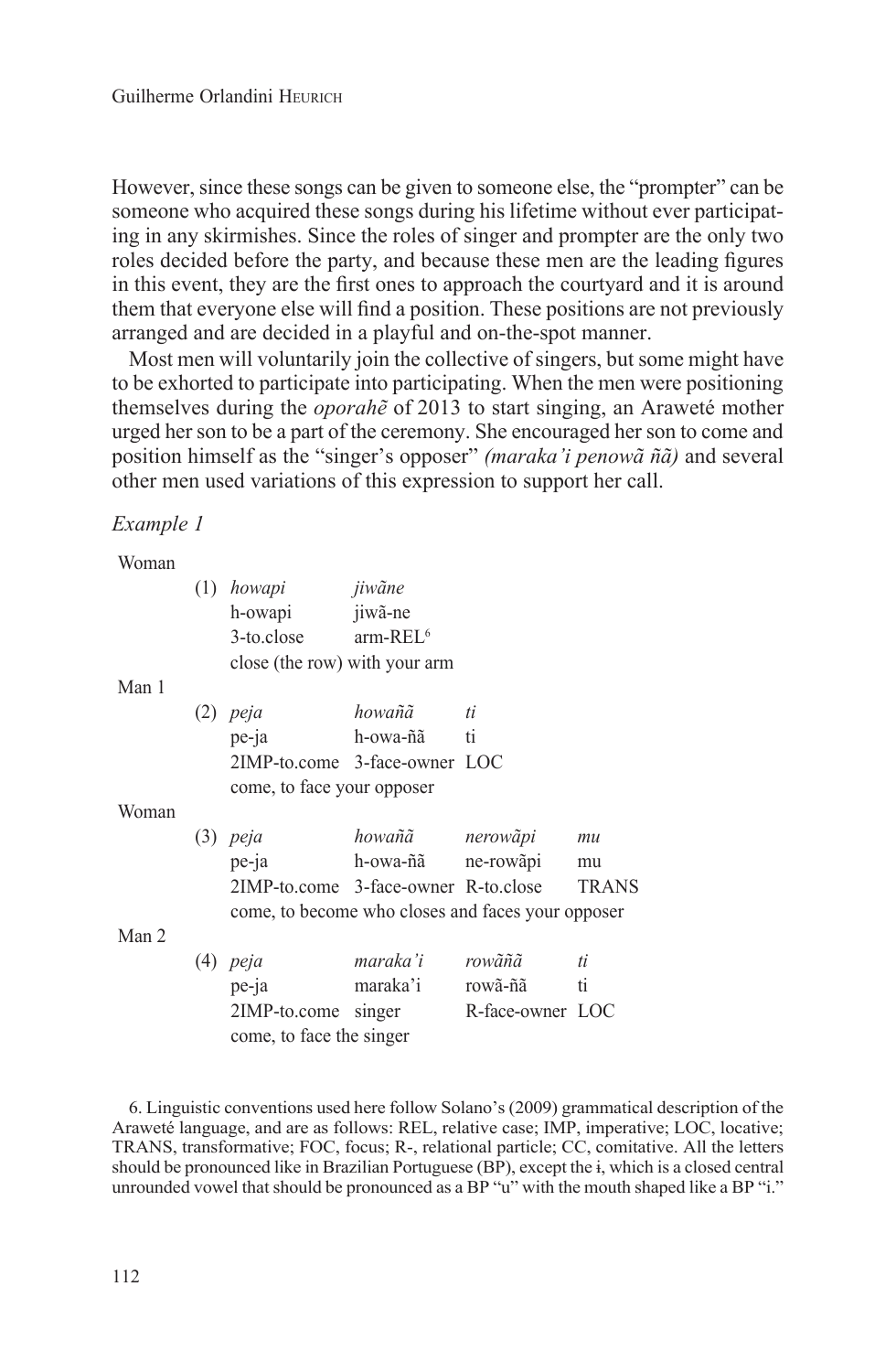How should we translate the sonic materiality of Araweté ritual singing?

The young man's mother tells him to close *(howã pi)* the row by interlocking his arms (1) and a man echoes her call by exhorting him to come and stand in front of the "face owner" (2), which I translated as "to face your opposer." The notion of "opposer" or "contrary" is crucial here and several authors have looked into it in the Tupi-Guarani context, mainly by exploring the Tupinambá notion of *tovajar*—a word that means both "enemy" and "brother-in-law" (Clastres 1972; Carneiro da Cunha and Viveiros de Castro 1985; Sztutman 2007). I note that a similar expression is used here to describe the "owner" *(ñã)* of one's "face" (*rowã*, e.g. *"he rowã,"* my face): *h/rowã ñã*. Following the authors mentioned above, it is possible to say that it is not an expression that only denotes any person who is in front of you—who owns your face, who looks at you—for it evokes the whole context of the ceremony, that is, warfare. It is in this context, then, that the young man is to come and be the one who "closes and faces your opposer" (3), that is, "to face the singer" (4). However, since the singer himself sings from the point of view of the enemy, a singer's opposer—such as this young man—does not represent the enemies, but the Araweté themselves.

#### **Voice and body: the performance of the** *oporahẽ*

After assembling all the singers who will take part in the ceremony, singing can finally begin. At the start of a song, the "prompter," who knows the song, and others who might have sung it at previous parties or heard it in recordings, take the lead and the others follow as well as they can, trying to keep it in unison. When performing the *oporahẽ* songs, the ideal is to sing in unison. However, unison is achieved gradually during the performance and not immediately from its outset. In other words, singing the *oporahẽ* is not a choir-like performance in which all the voices start and stop at the same time. Since there is no rehearsal, unison is achieved not by training but during the performance itself of each individual song.

Since the songs are very short—usually a few lines—and are repeated over and over for anything between 20 and 40 minutes, there are plenty of opportunities to synchronize one's voice with the others. Every time another loop starts, there is a chance to join in. In the track below, we can hear the moment in which another man joins in—his low-pitched voice is distinctive.

#### *Example 2: Gradual Unison7*

Each song always starts in a low volume, always starting in a low volume that increasingly builds up strength until it abruptly stops. Between each song, people

7. The reader is advised to listen to the recordings that accompany this article while following the examples. First listen here "Audio 1 – Extract from Song 11 of the *oporahẽ* at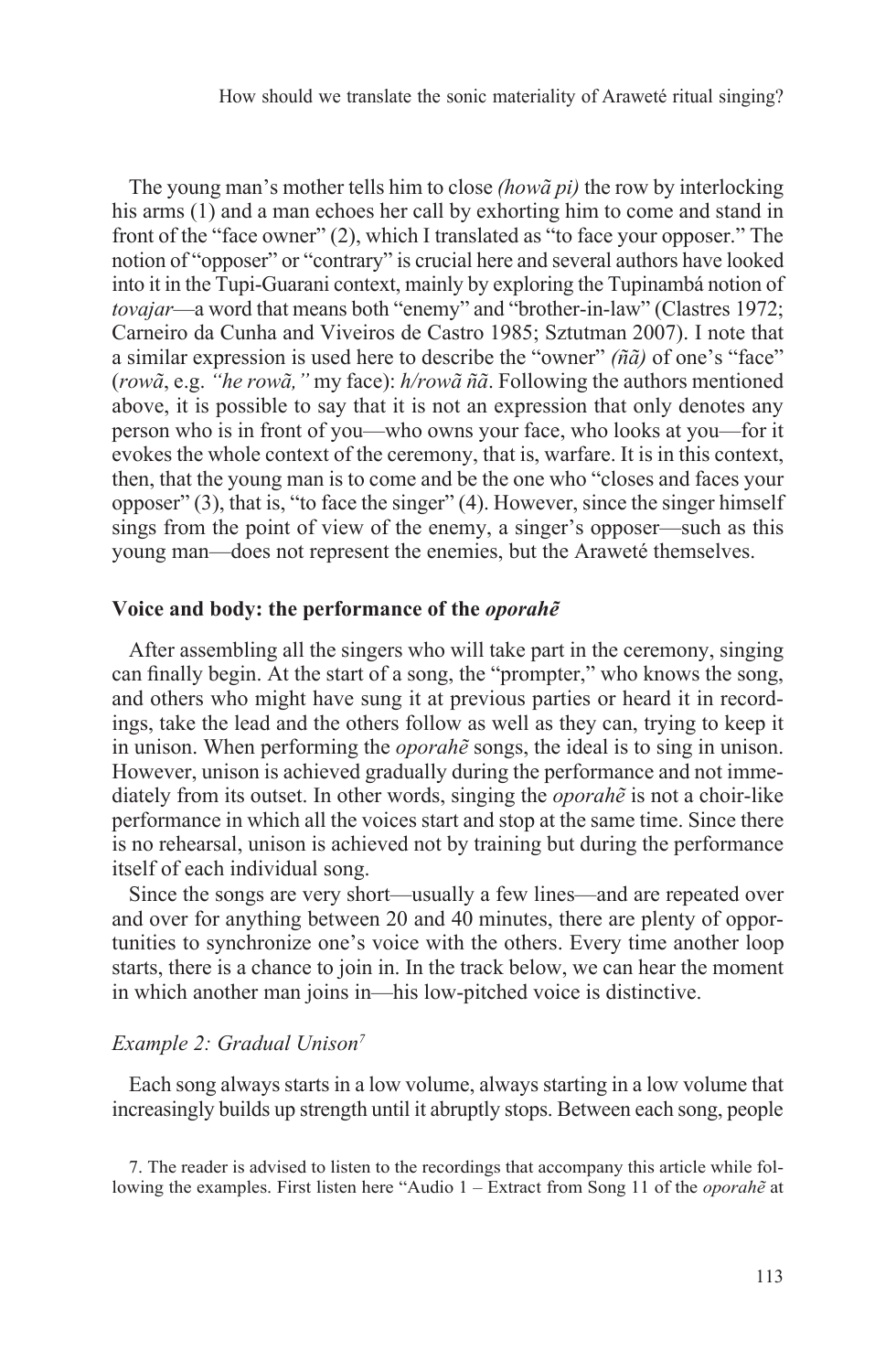go back to their mats, relax, smoke, drink beer, and rest for 15 to 20 minutes before returning to the patio. Every time a different song is sung, the voices pull together in unison. The singer stands up from his mat, where he has stayed with his wife and children while resting between the songs. The prompter follows him to the courtyard and stands behind him, and then the rest follow. At the same time as they start singing, the group immediately starts moving slowly in a counter-clockwise direction in the courtyard. A compact group of men, all of them facing forwards, with their arms interlocked, move their right foot forward and slowly drag their left foot in sequence. The right leg straightens, stretching the back muscles of the leg and lifting the whole body up. The left leg moves forward as if it were a crutch or stilt, and immediately the body enters partial rest: the right relaxes, the upper body moves downwards. The right leg takes a step forward, straightens again, and the movement starts one more time.

In a similar vein to the "catch-up" process that occurs in each song—men trying to follow and jump into the unison singing—men try to synchronize their steps with those in front of them. These two processes are pretty much the *same* process. Here, singing in unison and moving in coordination are joint processes in dance. It is ultimately impossible to separate body and voice in the performance of the *oporahẽ*, because every time the right foot moves forward, one or two syllables are uttered, and every time the left foot accompanies, another one or two syllables are uttered. From an analytical perspective, this is an important aspect of these songs: each step of the body follows the voice—each verse of the voices follows a step.

#### **Broken words: sonic materiality in the** *oporahẽ*

For the Araweté, my work as an anthropologist consisted in producing "designs" *(ikuxã)* on paper of everything they told me. Not only because I was constantly taking notes, but mainly because of the hours of attentive listening, transcribing, and translating with Irarũno, Irarũhi, and Irarũ, to which I would dedicate myself every two days or so. Either at my house or at theirs, Irarũno and I would listen to songs, put them down on paper, and attempt to translate them with the solid advice of his wife, Irarũhi. For his part, their two-year-old son, Irarũ, was quite happy to remain on the floor, scribbling designs on paper with some pencils.

As I mentioned at the beginning, the initial way in which Irarũno and I translated these songs didn't do justice to the way in which they are actually sung. Initially, I was unable to account for the fact that, during the performance of these

Paratatsi village (September 2013, 22 secondes)", https://www.nakala.fr/data/11280/4f602cec (last access, 15/06/20).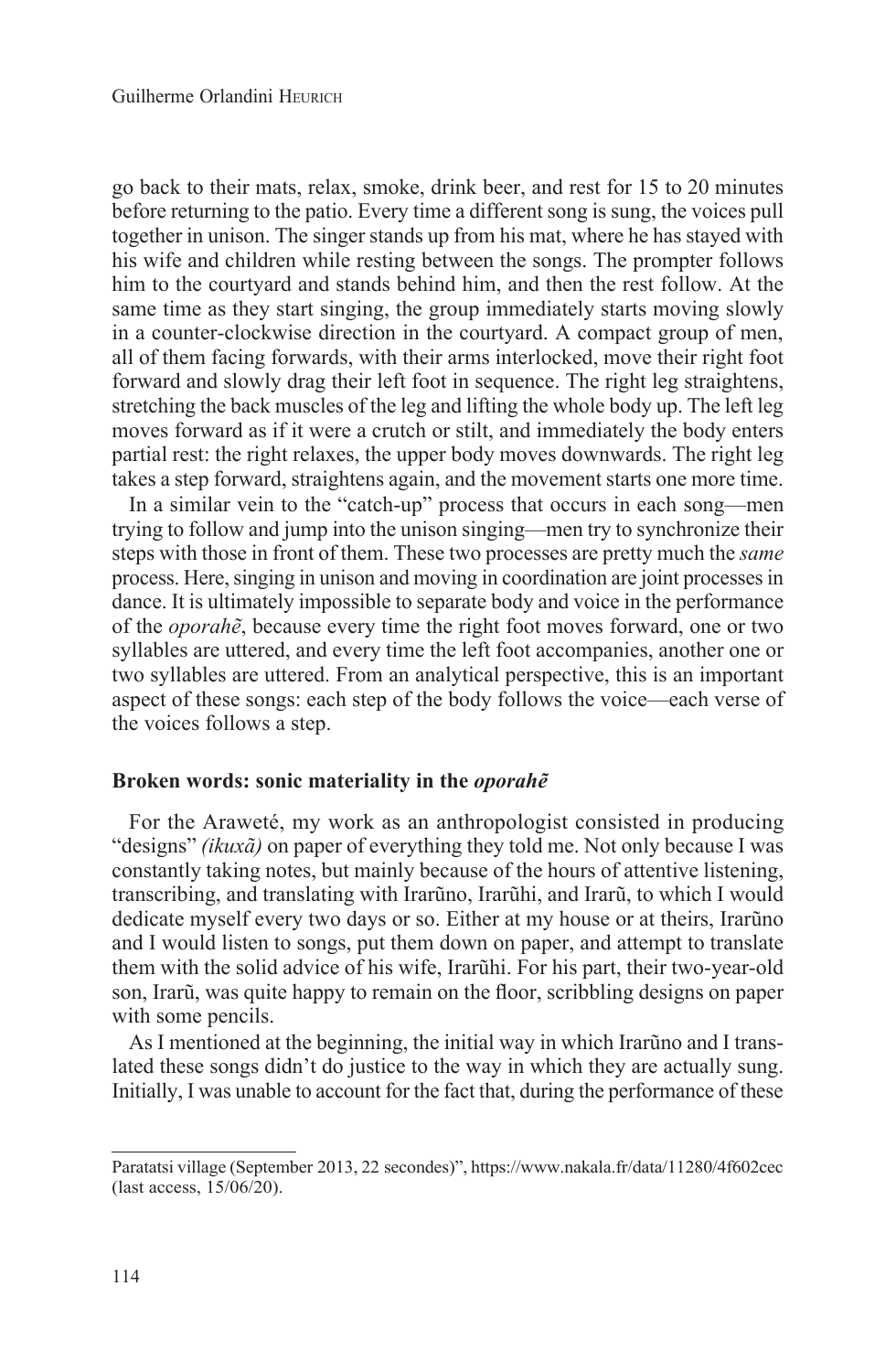How should we translate the sonic materiality of Araweté ritual singing?

songs, the interval between words changes and moves "inside" the words—so to speak—spreading the syllables into words that have a regular sound structure.

*Example 3*

| хã                | ku tap <del>i</del> 'okã      |
|-------------------|-------------------------------|
| хã                | ku tapi'okã                   |
| Look FOC wasp     |                               |
| wasps become      |                               |
|                   |                               |
| uñarã neropitã    |                               |
| u-ñarã n-ero-pitã |                               |
|                   | 3-angry R-CC-stay/become      |
| furious here      |                               |
|                   |                               |
|                   | Song $1 -$ "The furious wasp" |

Our initial rendition, in Example 3, does not take into account that the performance "breaks" or "cuts" the words of these songs. It was only after fieldwork that I realized how I could combine the translations of the *oporahẽ* with the movements of the dance and the collective singing. I would have to rework the translations, trying to think of a way of cutting the syllables in the moment in which the legs move and respecting the breathing patterns. More importantly, the fact that it was conceivable to do it suggested that singing, moving, and writing could be in coordination. As such, they would become different scales of a similar process.

In the following pages, I will draw repeatedly on "The furious wasp" song, reshaping it as I discuss each possibility to foreground the material quality of Araweté ritual singing. The first attempt consisted in placing the syllables together with the movement of each leg. I designed each syllable or pair of syllables in coordination with the movement of the right foot (RF) or the left (LF).

*Example 4*

| <b>RF</b>    | LE                   | RF | – LF –    | RF - | LF RF |                        | LF.  |
|--------------|----------------------|----|-----------|------|-------|------------------------|------|
| $x\tilde{a}$ | <b>ku-ta</b> pi'o kã |    |           |      |       | uña <b>rã-ne</b> ro-pi | tã   |
|              | Look FOC-w as        |    | p         |      |       | 3-an gry-R CC-re main  |      |
| wa           | <b>SDS</b>           | be | $\rm{CO}$ | me   | fu —  | rious                  | here |

| Song 1 |  | "The furious wasp" <sup>8</sup> |  |
|--------|--|---------------------------------|--|
|--------|--|---------------------------------|--|

8. Secondly listen here "Audio 2 – Extract from Song 6 of the *oporahẽ* at Paratatsi village (September 2013, 23 seconds)", https://www.nakala.fr/data/11280/a67baa36 (last access 15/06/20).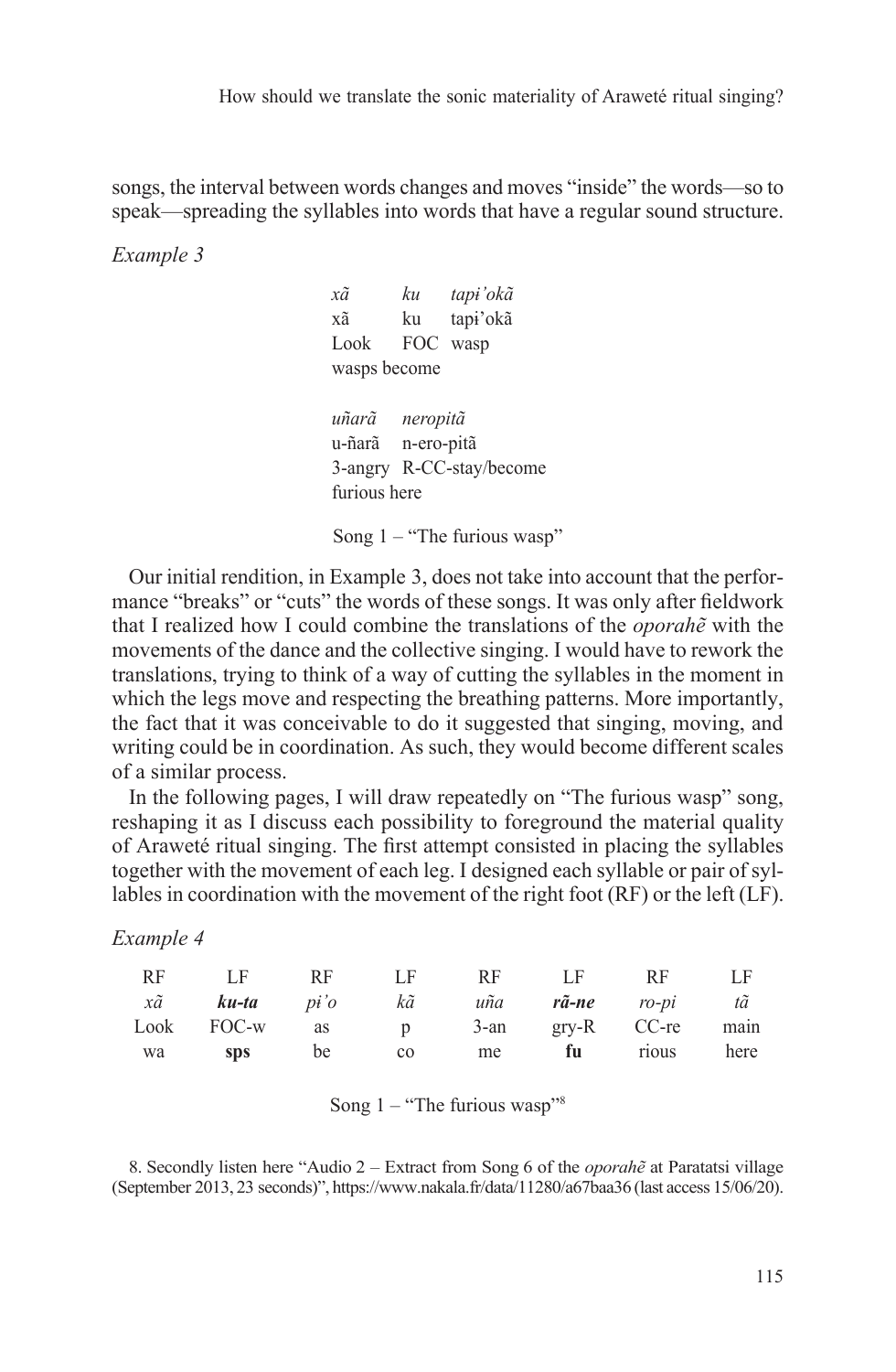Two examples from the song above show how the space between words is not in the place that the Araweté language usually puts it. The *tapɨ'okã* wasp, for instance, is not only split into *ta*, *pɨ'o*, and *kã* but is also regrouped into other syllables to compose new words—such as *kuta*, highlighted above in bold. The vocable *rãne*, also highlighted above, is another unusual composition of syllables, for it takes the final syllable of the verb *uñarã* and the first syllable of the verb *neropitã*. *Rãne* does not mean anything in Araweté; it is not a word, it is not a metaphor. It is, rather, the obvious consequence of rhythmic patterns of the dance on the voicing of words.

The separation between syllables is also visible in a spectogram<sup>9</sup> of the initial nine seconds of Audio File 2. The image below shows one complete verse of the song above, and there are two relevant elements in it: the silences between each syllable and the respiratory breaths of the singers.



Fig. 2 – Spectogram of Song 6 of the *oporahẽ* at Paratatsɨ village (G. O. Heurich, September 2013).

A spectogram graphically shows how high, in decibels, a sound is—the brighter, the louder. Figure 2 (above) presents bright orange (or brighter in white and black view) areas when the singers utter the syllables (written in the middle line) and also darker areas just before them, which indicate lower sounds or silences. It is a visual depiction of the oscillation between sounds and silences, which fits with the attempt, in Example 4, to render this song in written form.

Additionally, the spectogram highlights something else: the order of syllables in the red caption is not the same as the order presented in Example 4. While

9. The spectograms are a three-dimensional analysis that includes the time (abscissa), frequency (ordinate), and the quantity of energy in decibel (colour or thickness of the lines).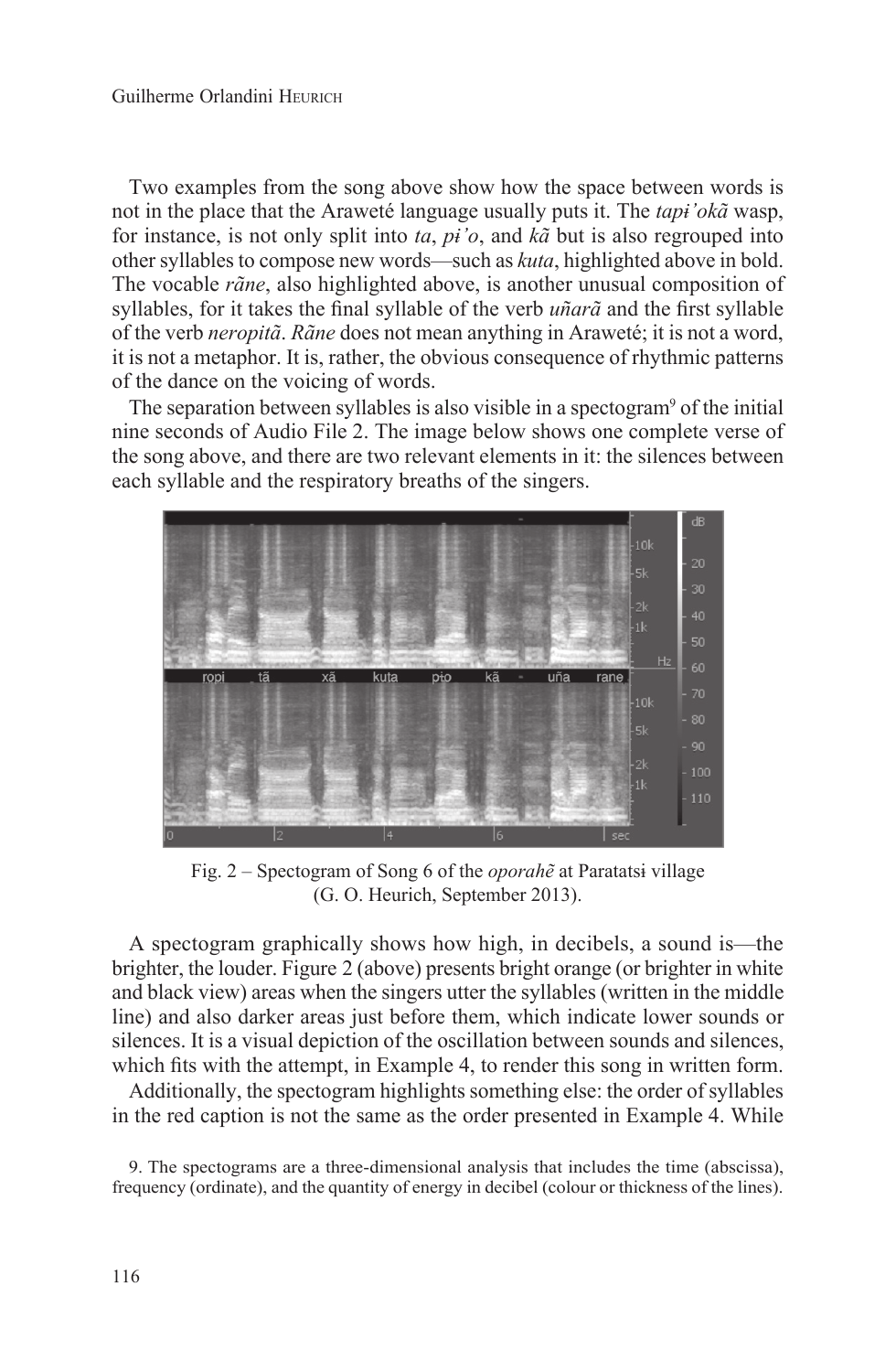the latter starts with "xã kuta…," the former's initial syllables are "ropi tã." In Example 4, the order of the sentence is written as it would make sense in Araweté—with the exhortative expression *xã* ("see," "look," "here") at the beginning—while in the spectogram, this expression is preceded by "ropi tã." Thus, "ropi tã," the second part of the verb *neropitã*, is not at the end of the stanza but at its beginning.

Arguably, a spectogram is not a depiction of any "reality" but a tool with which to visualize sonic structures that would otherwise be rather difficult to perceive. Here, it allows me to give a visual rendering of something that I realized after hours of listening and analysing *oporahẽ* songs: the rest between syllables is longer inside a verse than between verses. In this particular example, the rest between "rãne" and "ropi" is longer than the rest between "tã" and "xã." Since longer rests in other genres of Araweté ritual singing, and, arguably, in most verbal art forms, tend to precede a verse, what the *oporahẽ* seem to do is place the rest in the middle of the verse. However, instead of presenting this rest as a long space in the middle of the verse, my choice was to turn this rest into the "actual" beginning of the verse.

As such, the spectogram emphasizes not only how the words in these songs are "broken," but also how the verse, as a whole, is broken: that is, it does not start when an ordinarily constructed sentence would. Here, the spectogram is a neat visualization of the benefits of thinking through the materiality of the voice in ritual singing. By temporarily suspending an attachment to the syntactic structure of a sentence in Araweté—in which an exhortative such as "xã" is on the leftmost area of the sentence—the analyst can foreground the sonic structures of Araweté ritual singing.

In the light of this, would it be possible to re-arrange the transcription and translation of this song? Such is the attempt made below in Example 5. Here, the verb *neropitã*—in bold, below—is split: the /ne/ joins /rã/ to form /rãne/ and the rest of the word is left by itself, but it is moved to the beginning of the verse. In other words, the *ropitã* that is "missing" from the end is at the beginning of the verse. In doing this, transcription and translation are directly affected by the sonic shapes in this song.

#### *Example 5*

| RF      | ΙF              | RF | LF   | RF                 | ΙF   | RF   | LF      |
|---------|-----------------|----|------|--------------------|------|------|---------|
| ropi    | tã              | xã | kuta | $pi'$ <sup>2</sup> | kã   | uña  | rãne    |
| $CC-re$ | main Look FOC-w |    |      | as p               |      | 3-an | $grv-R$ |
| rious   | here            | wu | asps | bee                | come |      | foo     |

Song  $1 -$  "The furious wasp"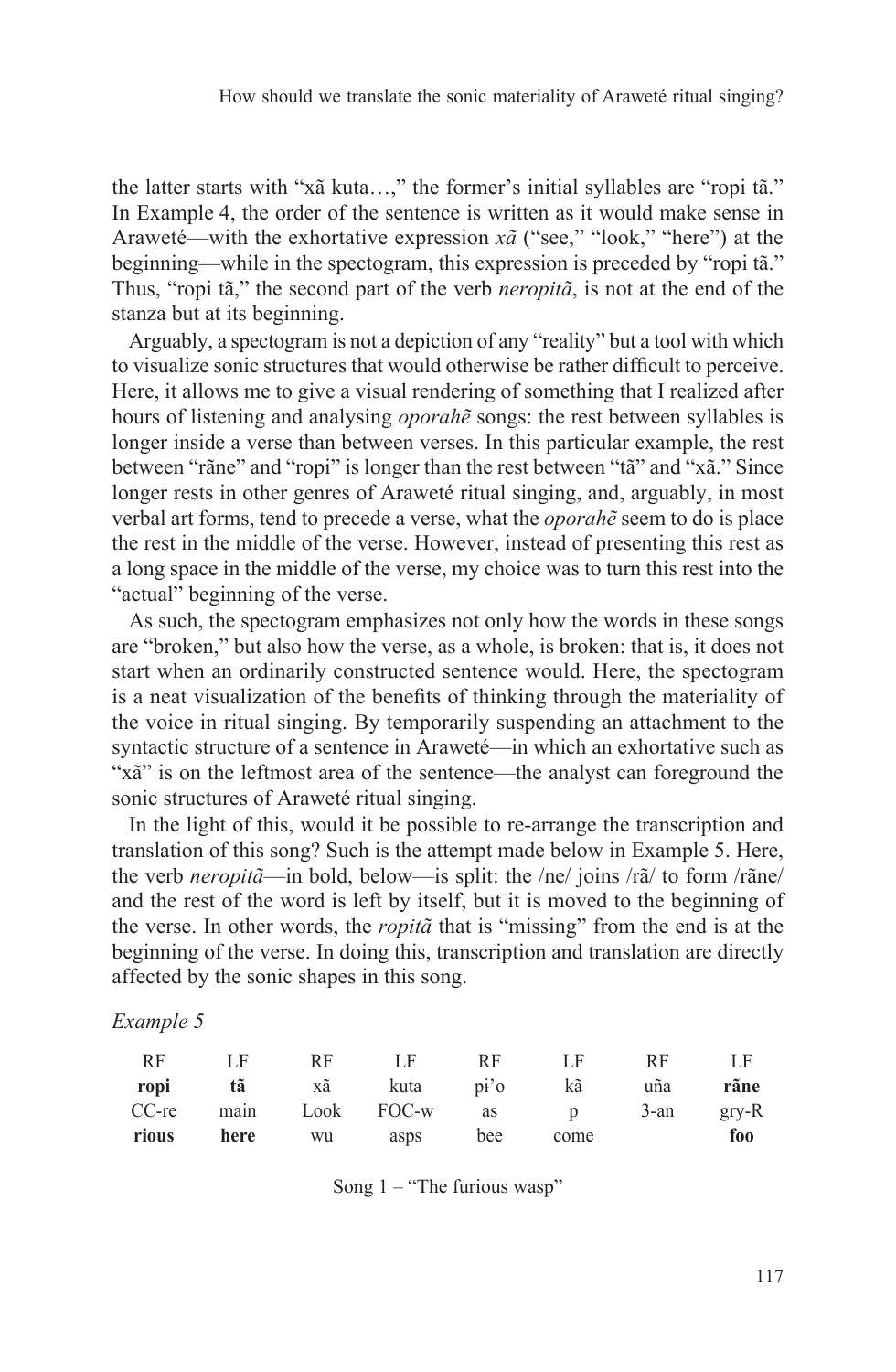However, there is more, for their re-arranging uncovers something else. Given that verses can be repeated over and over for half an hour or more, the split verb *neropitã*, in fact, connects one verse to the next one (i.e. the repetition). The movement of part of a word to the beginning of the verse prompts the verse to loop. The last part of *neropitã* is at the beginning of the next verse. That is, the last part of a word is in the next verse, but then it is in the next one again, but then it is in the next one again...

#### *Example 6*

| rãne] ropitã xã kuta pi'o kã uña rãne [ropi |  |  |  |            |
|---------------------------------------------|--|--|--|------------|
| previous verse                              |  |  |  | next verse |
|                                             |  |  |  |            |

Song  $1 -$  "The furious wasp"

The third relevant aspect in Figure 2 is the slightly longer patches of silence before the syllables "ropi," right at the beginning, and closer to the end, before the syllables "uña." These are the breaths that singers take while singing this verse, and this breathing pattern was something that I also wanted to introduce in the written form of the *oporahẽ*.

*Example 7*

| Breath | RF      | LF      | RF       | LF    | RF   | LF | breath |
|--------|---------|---------|----------|-------|------|----|--------|
|        | ropi    | tã      | хã       | kuta  | pi'  | kã |        |
|        | CC-re   | main    | Look     | FOC-w | as   | p  |        |
|        | he      | re      | wu       | asps  | beco |    |        |
|        | RF      | LF      | (breath) |       |      |    |        |
|        | uña     | rãne    |          |       |      |    |        |
|        | $3$ -an | $gry-R$ |          |       |      |    |        |
|        | mefoo   | rious   |          |       |      |    |        |
|        |         |         |          |       |      |    |        |

Song  $1 -$  "The furious wasp"<sup>10</sup>

Finally, we can extract the original verse and the translation from the work of reshaping them:

| ropi tã xã kuta pi'o kã rious he rewu asps |            |
|--------------------------------------------|------------|
| uña rãne                                   | beco mefoo |

10. Listen again here "Audio 2 – Extract from Song 6 of the *oporahẽ* at Paratatsi village (September 2013, 23 seconds)", https://www.nakala.fr/data/11280/a67baa36 (last access, 15/06/20).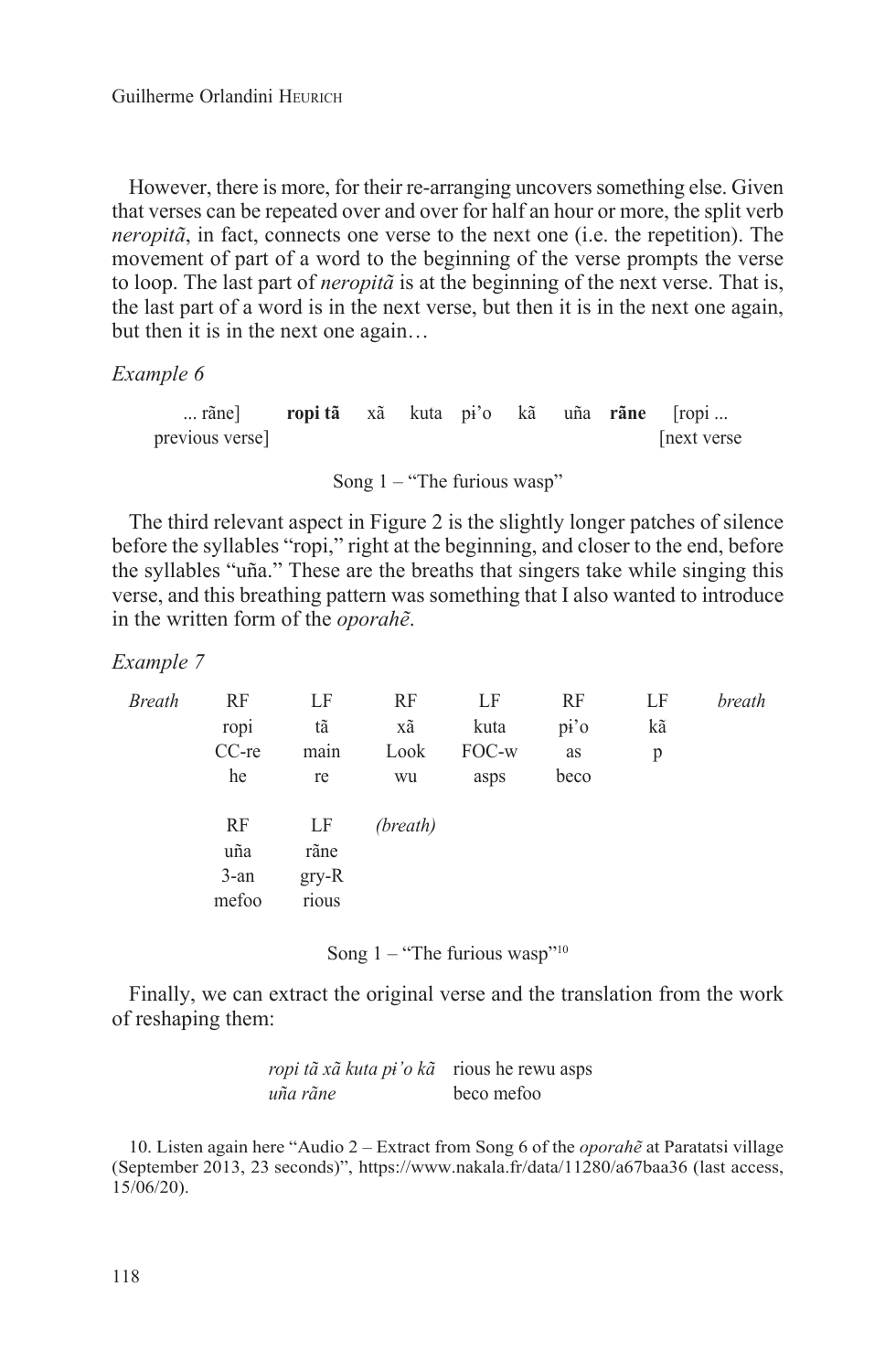The example above is an attempt to translate "The furious wasp" in a way that takes into account the sonic materiality of Araweté ritual singing. All the elements described before—feet movements, broken words, broken verses, and breaths—are included in one depiction of this song in written form. The next step, of course, is putting all of this together in translation, but since translation also needs to include the referential elements of meaning—what these songs are about—it is still not clear if the displacement of syllables in the examples above parallels the lexical meaning of these words. How do the sonic and performative dimensions of these *oporahẽ* songs relate to the semantic meaning of their words?

#### **"The fleeting nightjar" and "The furious bumblebees"**

In our sessions of transcription and translation, Irarũno would frequently say, "Irarũhi put it correctly" *(umarã hete ku Irarũhi)*, whenever his wife, Irarũhi, offered an alternative word or sentence to what he had initially suggested. He expressed himself in a similar manner when he commented on Aritaɨ'no's swiftness of understanding *oporahẽ* songs—at the beginning of this paper—by saying, "He puts it swiftly" *(huamuñe ku wĩ umarã)*. On the one hand, *oporahẽ* songs modify silences between words, displacing syllables as they do so. On the other hand, translations are, as Irarũno says, a matter of putting *(marã)* words in the correct *(hete)* place.

Aritãɨ'no's swift placement of words allowed Irarũno and me to explore and decode the rest of that recording and the rest of the songs. It gave us the key to understanding how the silences between words were placed inside the words themselves. It allowed us to understand how syllables and silences were placed and displaced in the *oporahẽ* songs, such as in the following examples of two other songs.

> *mopo ĩye kanope pare heye* frond a plew miss of ahoy all hawk *akurã ñojo* a night jar-fly ez

> > Song  $2 -$  "The fleeting nightjar"

Or, keeping the sentence structure:

| kanopepa                                       | rehe | ve |  | akurãño ojomopoĩ     | ve         |  |  |
|------------------------------------------------|------|----|--|----------------------|------------|--|--|
| kano-pepa                                      | rehe | ve |  | akurãño o-jo-mopoĩ   | ve         |  |  |
| harpy-feathers R-REL INT nightjar              |      |    |  | $3-REC-$<br>stand.up | <b>INT</b> |  |  |
| nightjar flies from the plumes of a royal hawk |      |    |  |                      |            |  |  |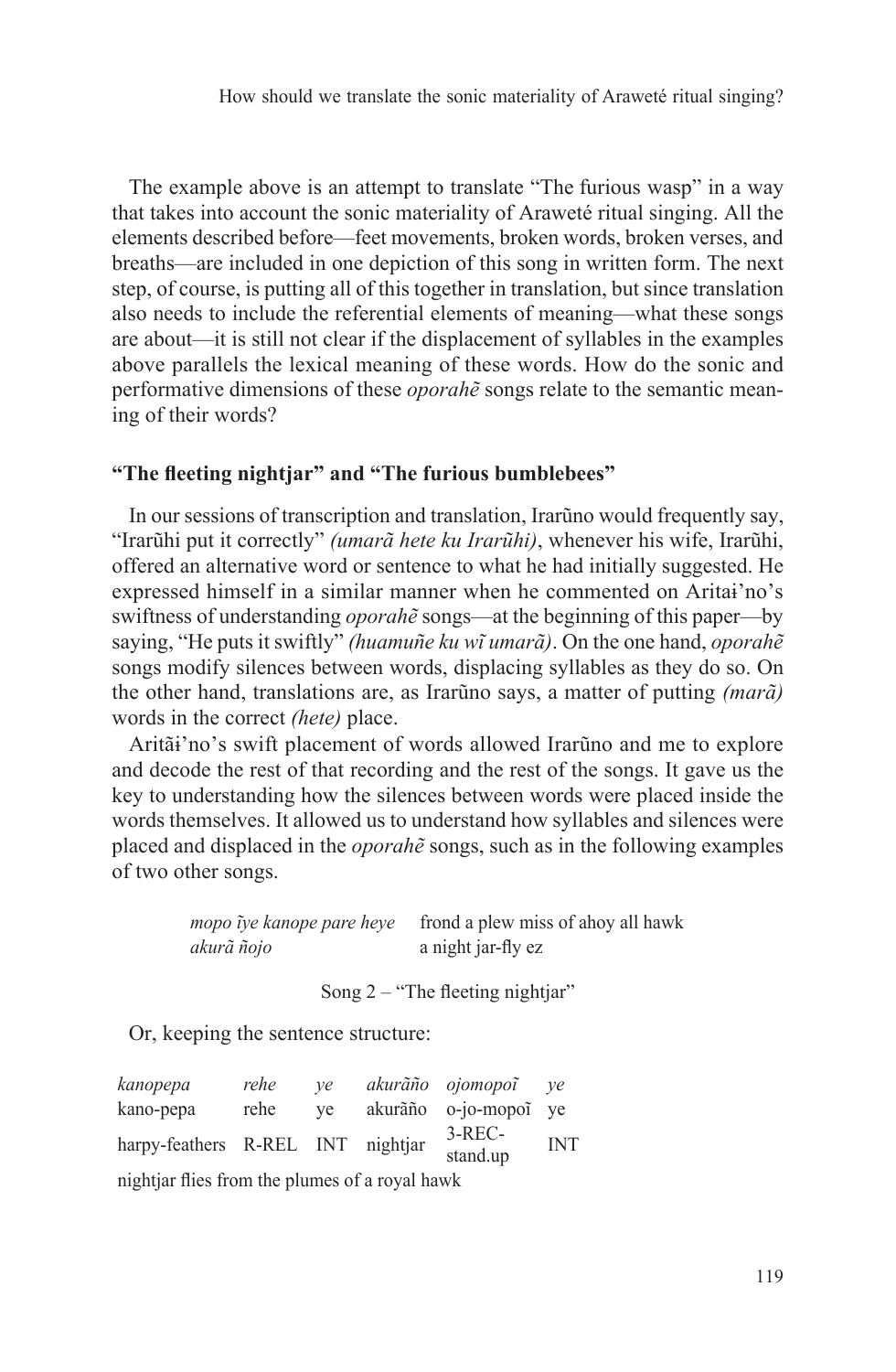*hãne heye mama ñãnã rãnoɨ* lee annas bumble bees are foo rious *ɨña tsɨmu* bee cause of our

Song 3 – "The furious bumblebee"

Or, keeping the sentence structure:

*ɨña tsɨmuhã nehe ye mamañã nãrã noɨ* ɨñatsɨmuhã n-ehe ye mamañã nãrã-noɨ lianas R-REL INT bumblebee furious-? bumblebees are furious because of our lianas

In "The fleeting nightjar", a nightjar flies from the plumes of a royal hawk. "Plumes of a royal hawk" is a figure of speech that designates the whole by one of its parts and it refers to the arrows, which have royal hawks' tail feathers attached to their ends,<sup>11</sup> used by the Araweté in warfare and hunting of large game. From them—because of them, in relation to them—moves the nightjar, a bird known by the Araweté as *akurã*. 12 Briefly, the song describes a scene where a nightjar flies away from the arrows being shot at him. According to my interlocutors, this is a description of the original skirmish that led to the demise of one Parakanã man, whose "double" *(a'owe)* taught songs to the Araweté killer. However, the scene is an inverted mirror, for the attackers are the Araweté (and their royal-hawk feathers) and the attacked the Parakanã, precisely the opposite of what happened in 1983. In this scene, the Parakanã victim is associated with the nightjar: he is the one trying to escape the arrows of the Araweté, but who eventually dies.

As Aritaɨ'no once told me, the nightjar "names" *(papa)* the victim's soul. As he phrased it, the nightjar is the "name-giver" *(papa hã)* of the "enemy's double" *(awĩ na'owe)*. <sup>13</sup> This relationship between a namesake and a name-giver also appears in other songs, where the victim's soul is associated with other

11. Known in Portuguese as "Royal-Hawk" *(Gavião-Real)*, the harpy eagle *(Harpia harpiya)* is a large predatory bird that lives in the lower portion of the forest canopy. It is central to many Amerindian mythologies and rituals, and its feathers are commonly used as body adornments.

12. The nightjar is a bird from the *Caprimulgidae* family, found pretty much all over the world. It flies at night and tends to remain on the ground for long periods, where it also builds its nest. It is a central character in Lévi-Strauss' fifth book on Amerindian Mythology (Lévi-Strauss 1988), where it is associated with the art of pottery and also with conjugal jealousy.

13. -*papa* is the verb "to name" something or someone, whereas *hã* is a derivational suffix that transforms a non-noun into a noun. Since this specific suffix, according to Solano (2009), carries an agentive aspect, it takes a verb and makes it into an agent, thus "to name" *(papa)* becomes "name-giver" or "namer" *(papa hã)*.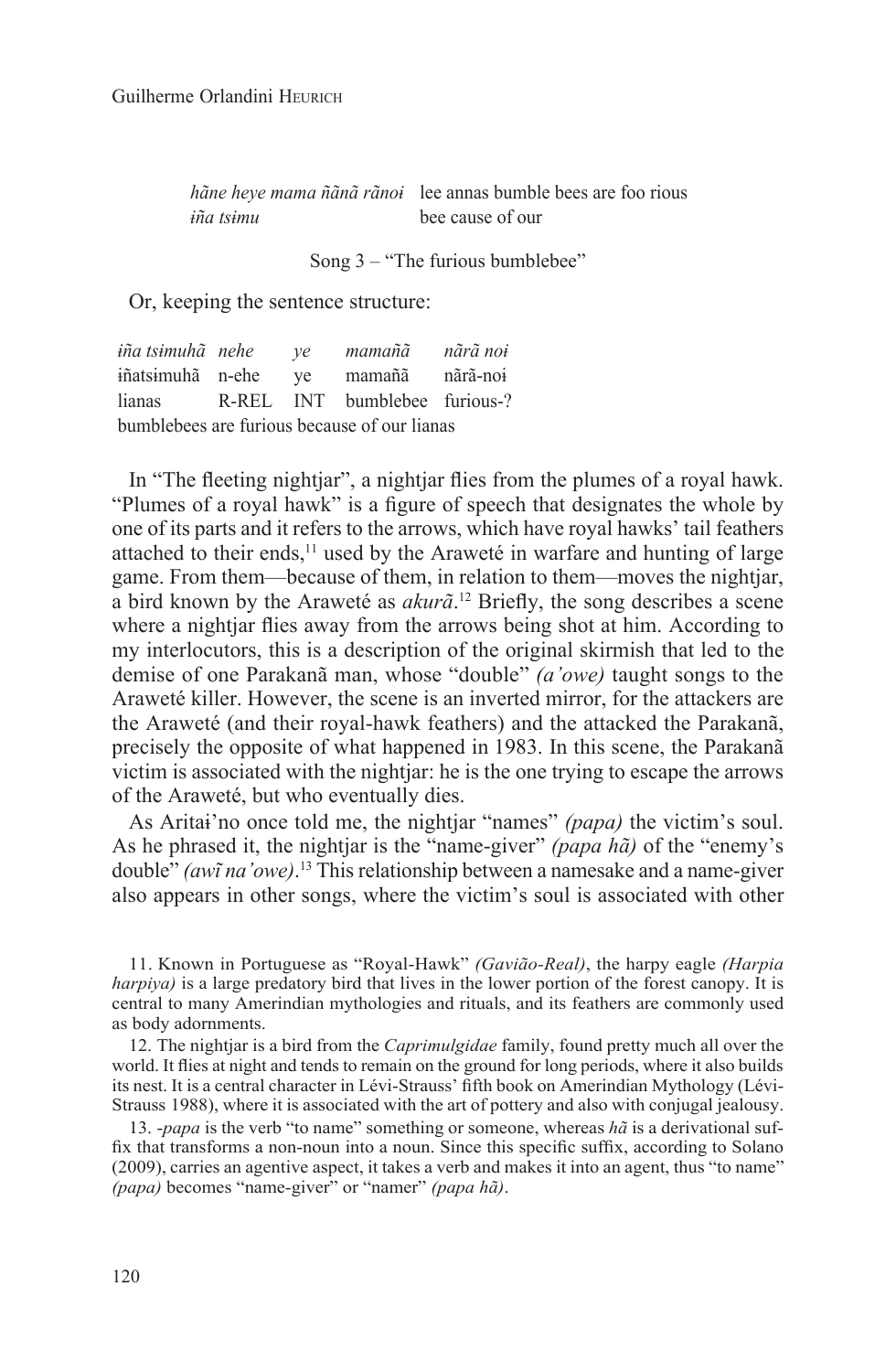beings. Following Aritaɨ'no's phrasing, we could say that the victim's soul is named by these other beings: the wasp *tapɨ'okã* in "The furious wasp" (Song 1) and, similarly, the bumblebee *mamañã* in "The furious bumblebee" (Song 2).

We can understand this relationship between namesake and name-giver as a metaphorical relationship, where nightjars, wasps, and bumblebees are, in fact, metaphors referring to victims' souls.14 In "The furious bumblebee", for example—perhaps one of the most obscure in the whole set of songs performed in September 2013—the bumblebee is furious because of "our lianas." The bumblebees *(mamãñã)* are furious, Aritaɨ'no told me, because they get caught in lianas *(ɨñatsɨmuhã)* that hang from the forest trees, and the lianas are an allusion to the killer's hair—"our long hair" *(ure ã woko)*, as Aritaɨ'no phrased it—which infuriates the victim's soul.<sup>15</sup> Wasps, bumblebees, and nightjars are, here, used to stand in the place of the victim's double. However, the *oporahẽ* songs are sung from the victim's double's point of view. In this case, why would the victim use such an indirect way of talking about himself? Why would the victim resort to metaphors to describe scenes which he witnessed himself?

Viveiros de Castro's (1992) analysis of the Araweté's *oporahẽ* songs focused, precisely, on the reflexive properties of reported speech and its use by the killer and the victim. Briefly, he shows how these songs create a "fusion of perspectives" between killer and victim in which citations within citations form a layer of indiscernible points of view, blurring the distinction between self and other, making the victim an inextricable part of the killer. His analysis, however, does not account for the displacement of syllables that occurs during the songs' performance, which I argue is one of the most relevant and striking characteristics of the Araweté's *oporahẽ*. If that is the case—if the broken words of the *oporahẽ* are crucial to understanding these songs—how would that change the way in which we analyse sound and music in Amerindian verbal art?

The interplay between self and other has been one of the most fruitful conceptual tropes in the anthropology of Amazonia, and a big part of it started, precisely, with the interplay between Araweté killers and their victims. Therefore,

14. Without addressing the many issues around the concept, metaphor can be defined as a process or act in which "a term that routinely stands for one thing or kind is made to stand for another," and "the effect is to transfer the term in question from its accustomed place in our verbal classificatory scheme to some other unaccustomed place for special temporary expressive purposes" (Hills 2017).

15. I was unable to fully grasp why or in which moment the victim's soul gets furious with "our long hair." Referring to a similar allusion in a different song, Viveiros de Castro argues that "[t]he spirit of the enemy alludes to his condition as a corpse: beetles and bumblebees alight on his putrefying body, […] it refers to the hair of both the dead man and his killer, beings who are interwoven, so to speak, like the locks of hair in this song" (Viveiros de Castro 1992, p. 245). It is likely that this also refers to what stingless bees typically do when someone disturbs their nest.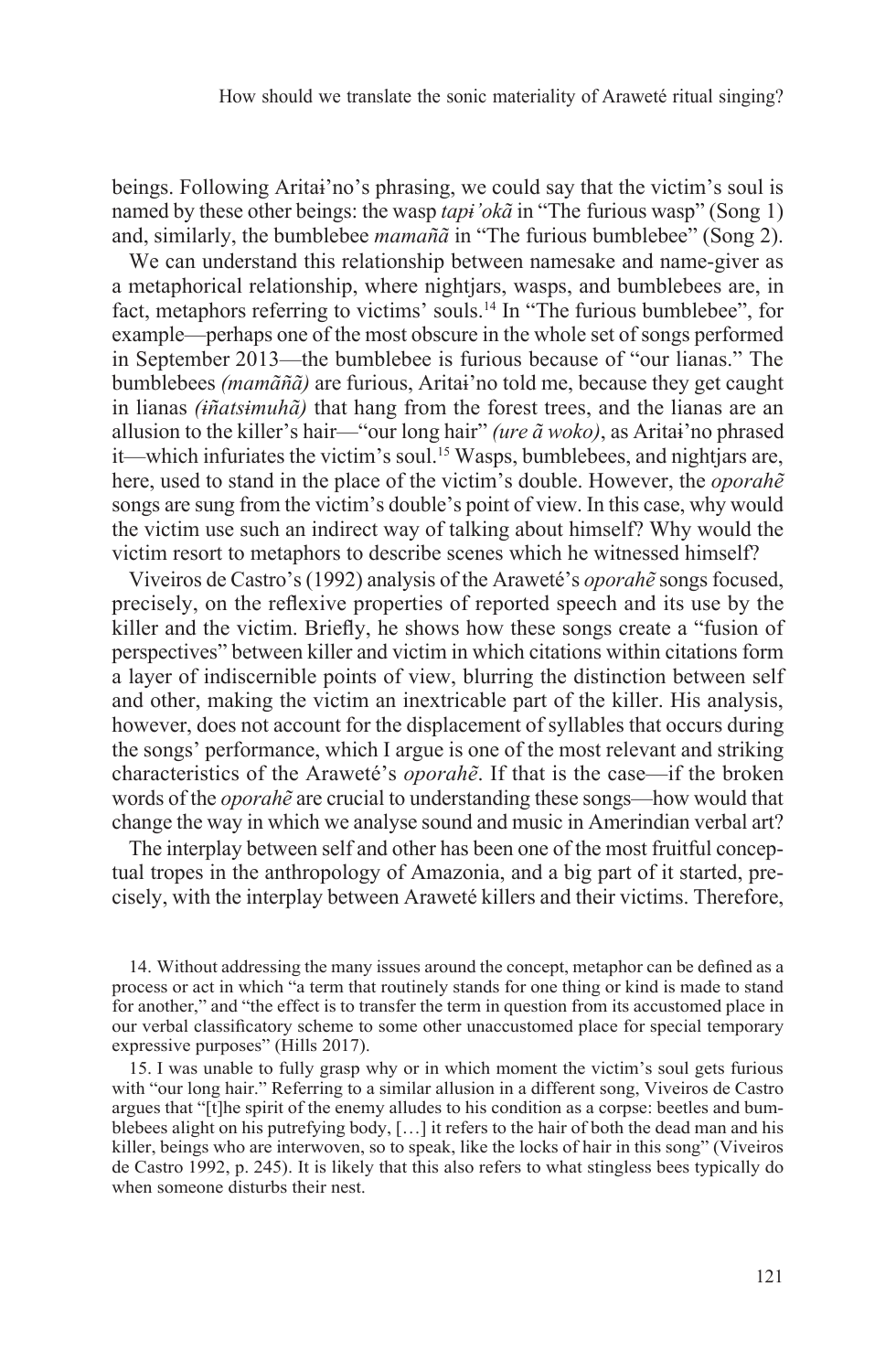exploring the ways in which dance, rhythm, breathing, and movement provide us with another layer of comprehension of the *oporahẽ* songs, this article not only contributes to the development of long-standing anthropological concepts such as the relationship between self and other—but it does so by shining a light into a dimension that has so far been overlooked in the scholarship of the region, that is, language. In doing so, it disrupts the centrality of referential and metaphorical meaning in Western approaches to language, foregrounding how the materiality of sound and voice impacts the weight that analysts ascribe to how words sound.

### **Conclusion**

Amongst the Araweté in the Brazilian Eastern Amazon, the *oporahẽ* songs present us with a clear setting in which to investigate the possibilities of sounded phenomena. The *oporahẽ* songs work by placing and displacing sounds; by putting a pause between words and placing a syllable where one would expect a pause; by creating silence where there was sound and creating sound in a silent space. It is well known that all translation is radical translation (Mannheim 2015), but working on *oporahẽ* songs takes the idea of making a translation "foreign" to its limit by attenuating words' referential meaning and breaking them down into a phonological icon of the Araweté language—as if translation meant reducing words to their bare minimum. The journey of the wasp to the end of the world, the dancing bodies that get tense and relax, and the words separated in unusual ways thus convey a specific aesthetic form that, when replicated in written form, reminds us that what people mean when they speak also involves how they sound.

The growing engagement of Amazonian scholarship with linguistic anthropology (Déléage 2009; Cesarino 2011; Gutierrez-Choquevilca 2011) can certainly benefit from broader discussions on what might be called materiality of language (Cavanaugh and Shankar 2017), sonic materiality (Eisenlohr 2018), or even a more restricted notion such as Harkness' "phonosonic nexus" (2014). We must take heed of Webster's call (2016, p. 35), mentioned above, for us to "take seriously the phonetic clothing" of languages. In other words, meaning can also be found in the poetic shape of the sound of words and language is more than reference (Waugh 1980). Along these lines goes Eisenlohr's (2018, p. 50) recent analysis of Mauritian Muslim devotional poetry, an approach that not only sees sonic materiality "as part of signification but also recognizes the possibility of different modalities of meaning in sonic practice."

As many authors have pointed out, for a very long time, referential meaning has been central to Western approaches to language (Bauman and Briggs 2003; Kroskrity 2004) and we should be cautious in looking at non-Western linguistic traditions with a referential bias (Brenneis 1987; Rumsey 1990). However,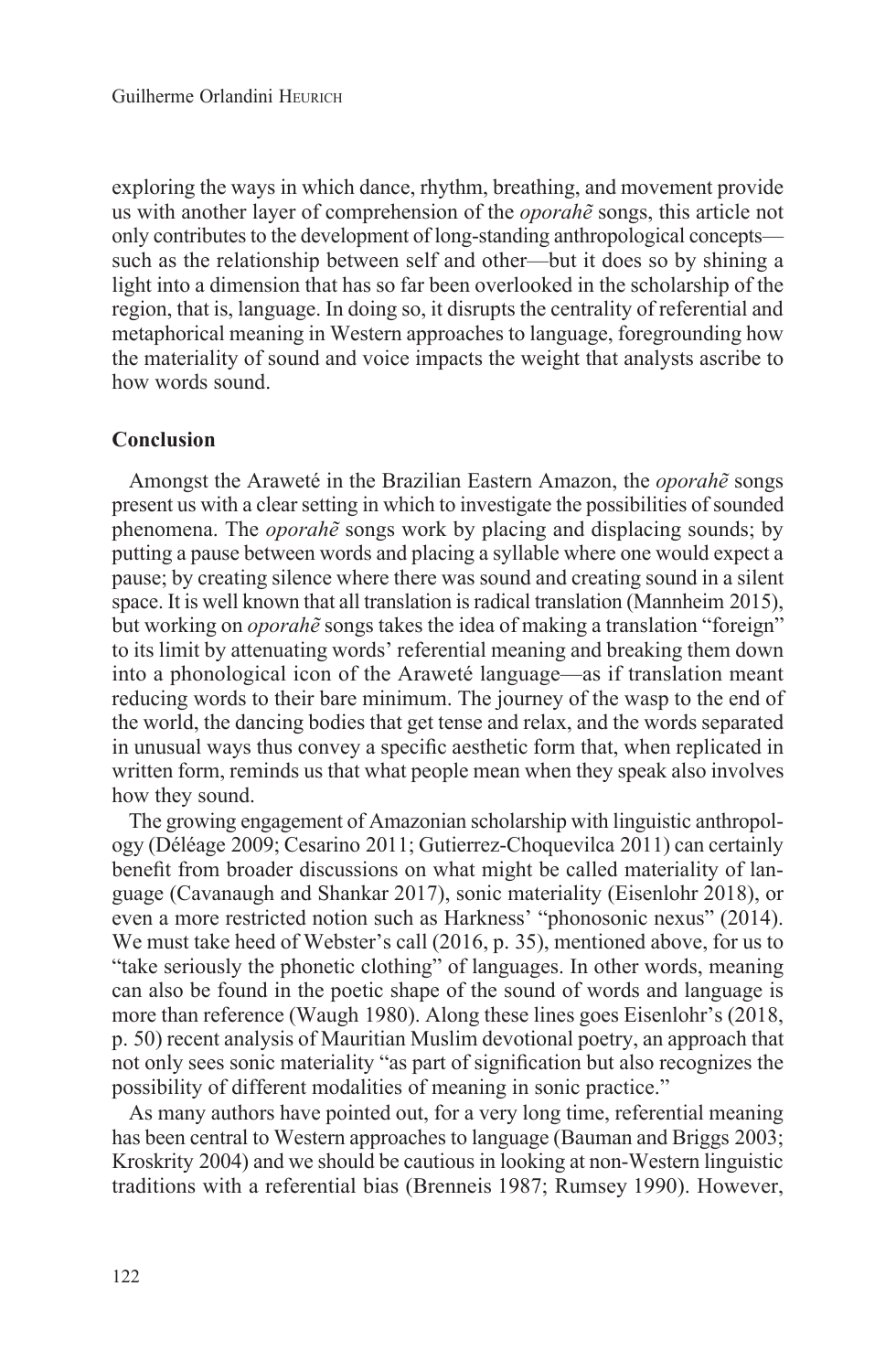it is still unclear what it means to take seriously the phonetic clothing of a language, precisely because it is difficult to devise an anthropological analysis in which referential meaning is not the basis. Could anthropological analysis of Amerindian societies provide the starting point from which such analysis would emerge (Heurich and Hauck 2018)? The proof lies, of course, in providing precise and detailed ethnographic analysis of linguistic and musical phenomena where central tenets of Western linguistic traditions are challenged and disrupted—such as referential meaning and the shape of words—and build from these examples. In this regard, the *oporahẽ*'s broken words provide an optimum start.

**\*** Manuscrit reçu en août 2018, accepté pour publication en mars 2020.

Acknowledgements – I wish to thank Julia Sauma, Eduardo Viveiros de Castro, Bruna Franchetto, Pierre Déléage, Andrea-Luz Gutierrez-Choquevilca, Laura Graham, Jan David Hauck, and three anonymous reviewers for their comments on this paper. Previous versions of this paper were given during seminars at CUSAS (University of Cambridge) and at Collège de France (Paris), where I received generous comments from the audience. All the faults that remain, as usual, can only be my own.

The research presented here was funded by the Brazilian National Council of Scientific Research (CNPq) and the graduate funding programme of the Social Anthropology Graduate Program at the Museu Nacional, University of Rio de Janeiro (UFRJ). The paper was written during a British Academy Newton International Fellowship at University College London (UCL).

### **References cited**

- Bauman Richard, and Charles Briggs
- 2003 *Voices of Modernity, Language Ideologies and the Politics of Inequality*, Cambridge University Press, Cambridge.

Brenneis Don

- 1987 "Talk and Transformation," *American Ethnologist*, 22 (3), p. 499-510.
- Carneiro da Cunha Manuela, and Eduardo Viveiros de Castro
- 1985 "Vingança e temporalidade: os Tupinamba," *Journal de la Société des américanistes*, 71 (1), p. 191-208.

Cavanaugh Jillian R., and Shalini Shankar

2017 *Language and Materiality. Ethnographic and Theoretical Explorations*, Cambridge University Press, Cambridge.

- Cesarino Pedro de Niemeyer
- 2011 "Entre la parole et l'image : le système mythopoétique Marubo," *Journal de la Société des américanistes*, 97 (1), p. 223-257 (https://doi.org/10.4000/jsa.11739).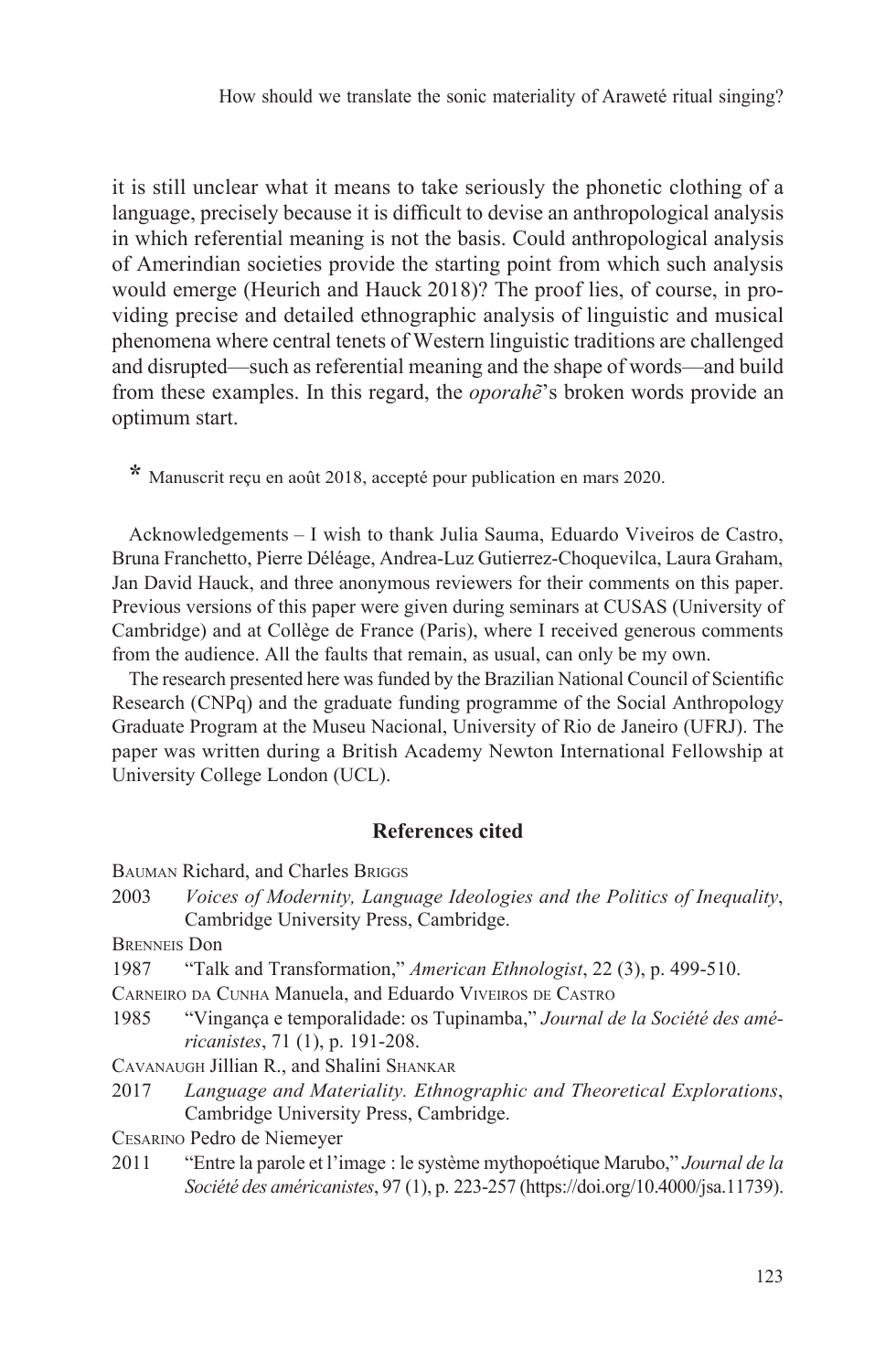Clastres Helene

1972 "Les beaux-frères ennemis. À propos du cannibalisme tupinamba," *Nouvelle revue de psychanalyse*, 6, p. 71-82.

CIARDI John<br>1961 **T** 

"Translation: the art of failure," *Saturday Review*, October 7 1961, p. 17-19. Déléage Pierre

2009 *Le chant de l'anaconda l'apprentissage du chamanisme chez les Sharanahua (Amazonie occidentale)*, Société d'ethnologie (Recherches américaines, 8), Nanterre.

Eisenlohr Patrick

2018 "Suggestions of movement: voice and sonic atmospheres in Mauritian Muslim devotional practices," *Cultural Anthropology*, 33 (1), p. 32-57 (https://doi. org/10.14506/ca33.1.02).

FAUDREE Paja

- 2012 "Music, language, and texts: sound and semiotic ethnography," *Annual Review of Anthropology*, 41, p. 519-536 (https://doi.org/10.1146/ annurev-anthro-092611-145851).
- FELD Steven, Aaron Fox, Thomas Porcello, and David SAMUELS
- 2005 "Vocal anthropology: from the music of language to the language of song," *in* Alessandro Duranti (ed.), *A Companion to Linguistic Anthropology*, Blackwell, Malden, p. 321-345.
- GAL Susan
- 2015 "Politics of translation," *Annual Review of Anthropology*, 44, p. 225-240 (https://doi.org/10.1146/annurev-anthro-102214-013806).
- Gutierrez-Choquevilca Andréa-Luz
- 2011 "Sisyawaytii tarawaytii : sifflements serpentins et autres voix d'esprits dans le chamanisme quechua du haut Pastaza (Amazonie péruvienne)," *Journal de la Société des américanistes*, 97 (1), p. 179-221 (https://doi.org/10.4000/jsa.11724).
- Hanks William F., and Carlo Severi
- 2014 "Translating worlds: the epistemological space of translation," *HAU: Journal of Ethnographic Theory*, 4 (2), p. 1-16 (https://doi.org/10.14318/hau4.2.001).
- Harkness Nicholas
- 2014 *Songs of Seoul. An ethnography of voice and voicing in Christian South Korea*, University of Chicago Press, Chicago.

HERZFELD Michael

- 2003 "The unspeakable in pursuit of the ineffable: representations of untranslatability in ethnographic discourse," *in* Paula G. Rubel and Abraham Rosman (eds.), *Translating Cultures*, Berg, Oxford/New York, p. 109-134.
- HEURICH Guilherme Orlandini, and Jan David HAUCK
- 2018 "Language in the Amerindian imagination: an inquiry into linguistic natures," *Language & Communication*, 63, p. 1-8 (https://doi.org/10.1016/j. langcom.2018.03.005).

HILLS David

2017 "Metaphor," *in* Edward N. Zalta (ed.), *The Stanford Encyclopedia of Philosophy* [on line], Metaphysics Research Lab, Stanford University,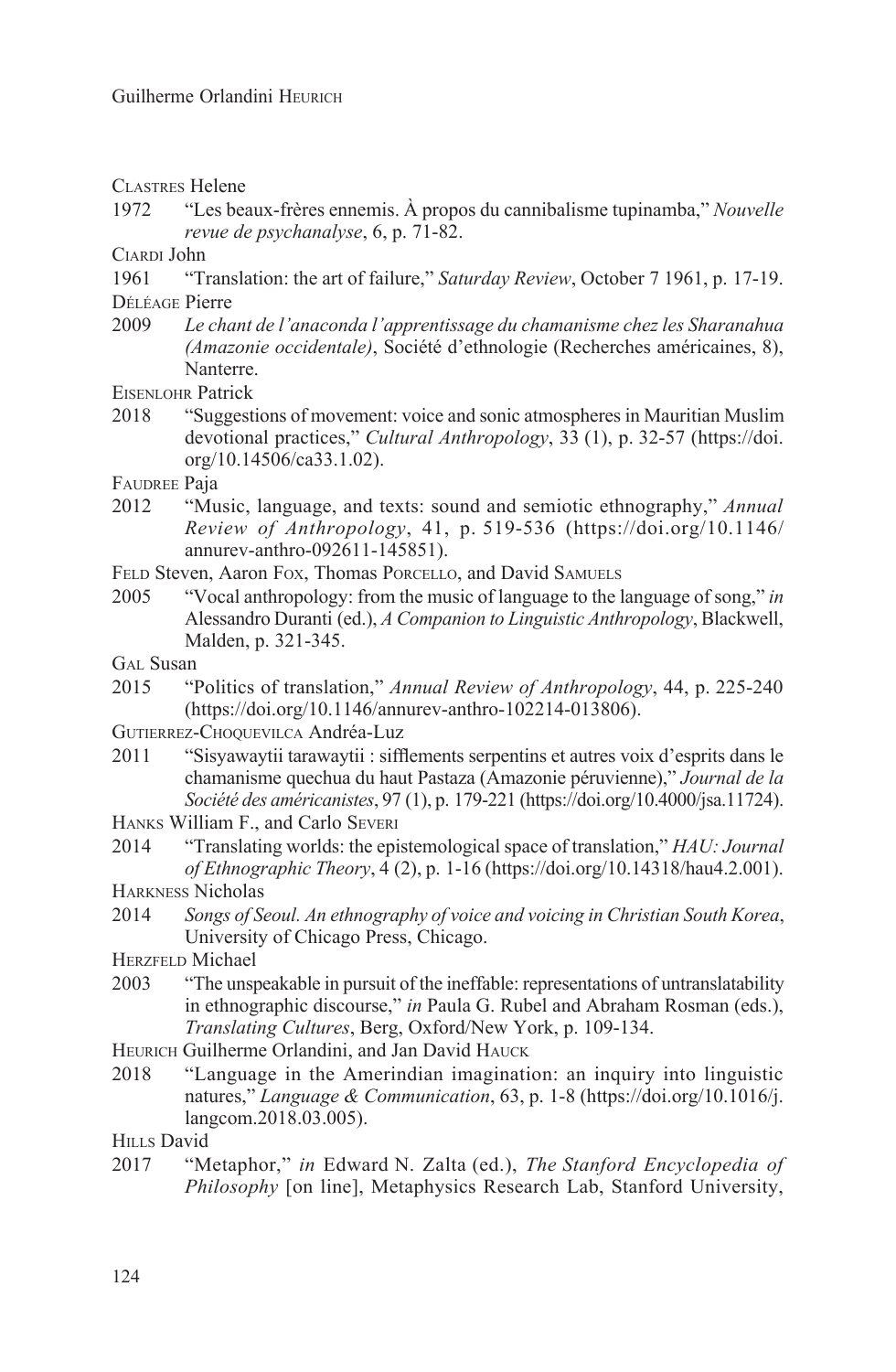Fall 2017 Edition, https://plato.stanford.edu/archives/fall2017/entries/metaphor/, consulted 07/04/2020.

Kroskrity Paul

- 2004 "Language ideology," *in* Alessandro Duranti (ed.), *Linguistic Anthropology*, Blackwell, Oxford, p. 496-517.
- Kunreuther Laura
- 2014 *Voicing Subjects. Public Intimacy and Mediation in Kathmandu*, University of California Press, Berkeley.

LEAVITT John

2014 "Words and worlds: ethnography and theories of translation," *Hau: Journal of Ethnographic Theory*, 4 (2), p. 193-220 (http://dx.doi.org/10.14318/hau4.2.009).

Léry Jean de

1580 *Histoire d'un voyage fait en la terre du Brésil*, Alphonse Lemerre, Paris. Lévi-Strauss Claude

- 1988 *The Jealous Potter*, translated by Bénédicte Chorier, University of Chicago Press, Chicago.
- L<sub>IMA</sub> Tânia Stolze
- 2005 *Um peixe olhou pra mim, o povo Yudjá e a perspectiva*, ISA/Editora Unesp/ NuTI, São Paulo, Rio de Janeiro.
- **MANNHEIM Bruce**
- 2015 "All translation is radical translation," *in* Carlo Severi and William F. Hanks (eds.), *Translating worlds. The epistemological space of translation*, University of Chicago Press, Chicago, p. 199-219.

MESCHONNIC Henri

- 1999 *Poétique du traduire*, Verdier, Paris.
- 2008a "The Europe of translation," *Translation Studies*, 1 (1), p. 34-40 (https://doi. org/10.1080/14781700701706427).
- 2008b "Traduire au xxi<sup>e</sup> siècle," *Quaderns*, 15, p. 55-62.

Montoya Antonio Ruiz de

1639 *Conquista espiritual hecha por los religiosos de la Compañia de Jesus en las provincias del Paraguay, Paraná, Uruguai Y Tape*, Madri, Madrid.

Rapport Nigel, and Morten Nielsen

2017 *The Composition of Anthropology. How Anthropological Texts are Written*, Routledge, London.

Rumsey Alan

1990 "Wording, meaning, and linguistic ideology," *American Anthropologist,* 92 (2), p. 346-361.

**SEEGER Anthony** 

1986 "Oratory is spoken, myth is told, and song is sung, but they are all music to my ears," *in* Joel Sherzer and Greg Urban (eds.), *Native South American Discourse*, Mouton de Gruyter, New York, p. 59-82.

Solano Eliete de Jesus Bararuá

2009 *Descrição gramatical da língua araweté*, Ph.D. Dissertation, Universidade de Brasília.